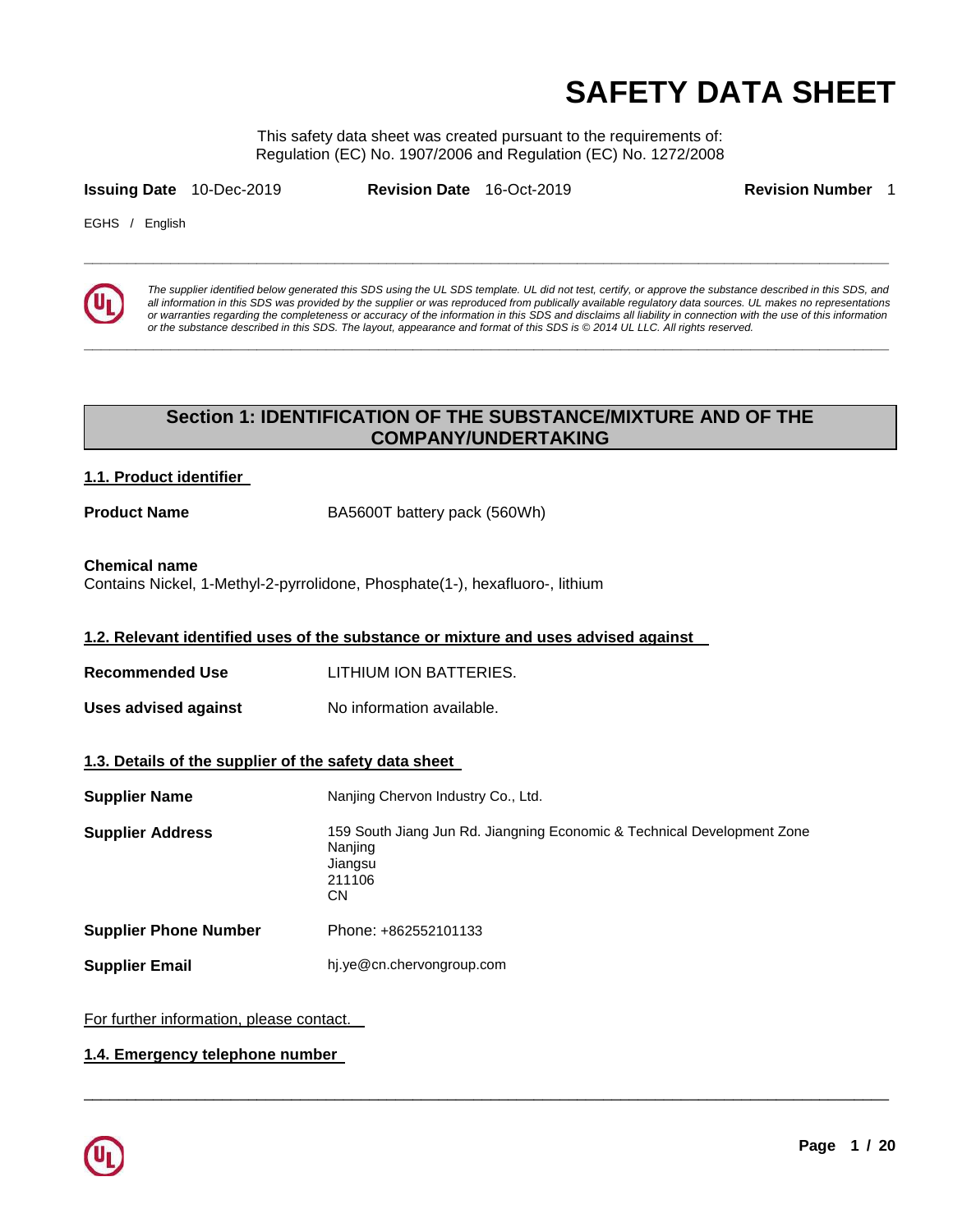#### **Emergency telephone No information available No** information available

```
Emergency telephone §45 - (EC)1272/2008 
Europe 112
```
# **Section 2: HAZARDS IDENTIFICATION**

\_\_\_\_\_\_\_\_\_\_\_\_\_\_\_\_\_\_\_\_\_\_\_\_\_\_\_\_\_\_\_\_\_\_\_\_\_\_\_\_\_\_\_\_\_\_\_\_\_\_\_\_\_\_\_\_\_\_\_\_\_\_\_\_\_\_\_\_\_\_\_\_\_\_\_\_\_\_\_\_\_\_\_\_\_\_\_\_\_\_\_\_\_

#### **2.1. Classification of the substance or mixture**

| - (H315)<br>Category 2 |
|------------------------|
| - (H318)<br>Category 1 |
| Category 1<br>- (H317) |
| Category 2 - (H351)    |
| Category 1B - (H360D)  |
| Category 2<br>- (H373) |
| Category 1<br>- (H400) |
| - (H410)<br>Category 1 |
|                        |

#### **2.2. Label elements**

Contains Nickel, 1-Methyl-2-pyrrolidone, Phosphate(1-), hexafluoro-, lithium



**Signal word Danger Construction Danger** 

- **Hazard Statements** H315 Causes skin irritation
	- H317 May cause an allergic skin reaction
	- H318 Causes serious eye damage
	- H351 Suspected of causing cancer
	- H360D May damage the unborn child
	- H373 May cause damage to organs through prolonged or repeated exposure
	- H410 Very toxic to aquatic life with long lasting effects

\_\_\_\_\_\_\_\_\_\_\_\_\_\_\_\_\_\_\_\_\_\_\_\_\_\_\_\_\_\_\_\_\_\_\_\_\_\_\_\_\_\_\_\_\_\_\_\_\_\_\_\_\_\_\_\_\_\_\_\_\_\_\_\_\_\_\_\_\_\_\_\_\_\_\_\_\_\_\_\_\_\_\_\_\_\_\_\_\_\_\_\_\_

H315 - Causes skin irritation

H317 - May cause an allergic skin reaction

H318 - Causes serious eye damage

H351 - Suspected of causing cancer

H360D - May damage the unborn child

- H373 May cause damage to organs through prolonged or repeated exposure
- H410 Very toxic to aquatic life with long lasting effects

# **Precautionary Statements - EU (§28, 1272/2008)**

- P260 Do not breathe dust/fume/gas/mist/vapors/spray
- P273 Avoid release to the environment
- P280 Wear protective gloves and eye/face protection
- P280 Wear protective gloves/protective clothing/eye protection/face protection

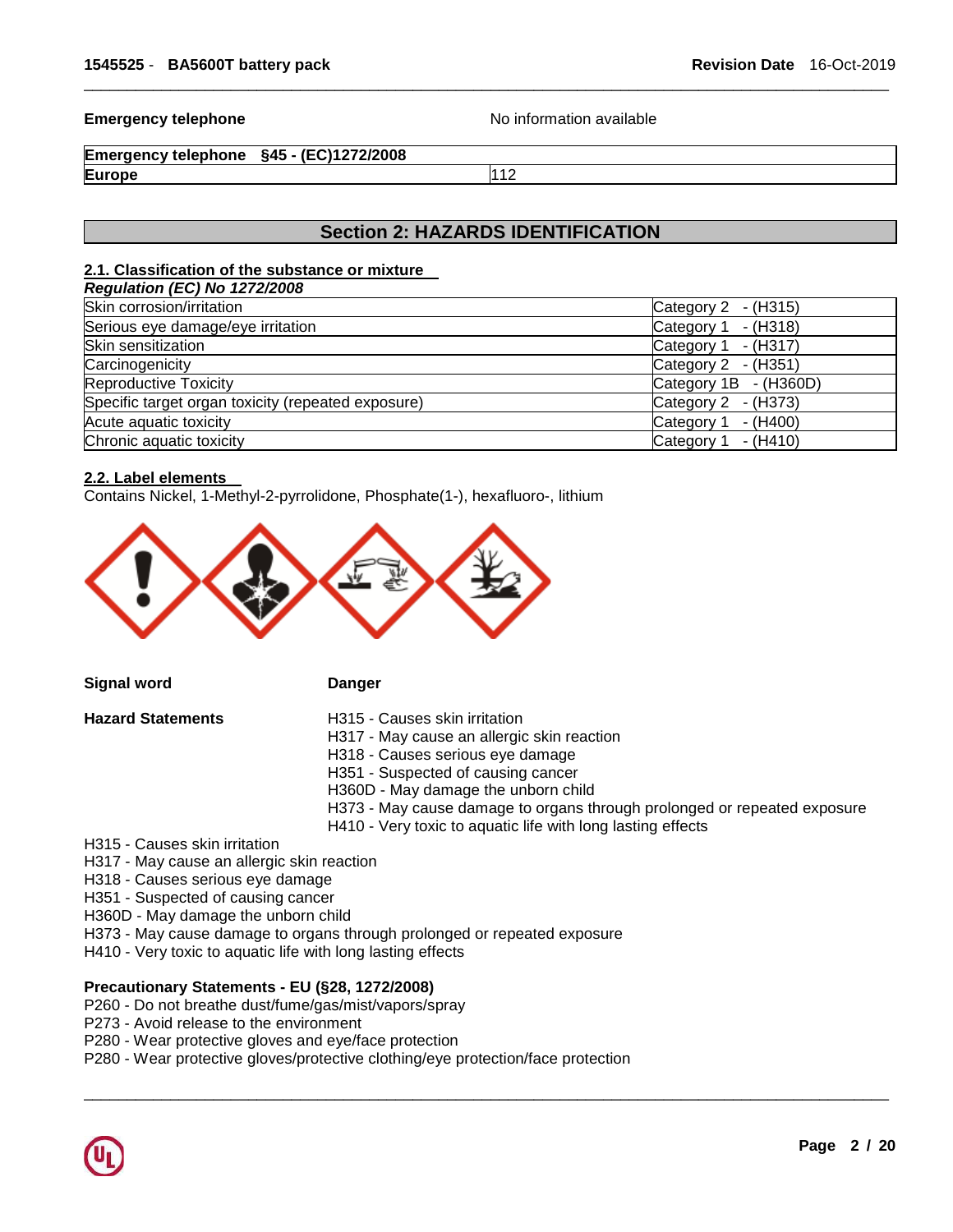P305 + P351 + P338 - IF IN EYES: Rinse cautiously with water for several minutes. Remove contact lenses, if present and easy to do. Continue rinsing P310 - Immediately call a POISON CENTER or doctor P391 - Collect spillage

\_\_\_\_\_\_\_\_\_\_\_\_\_\_\_\_\_\_\_\_\_\_\_\_\_\_\_\_\_\_\_\_\_\_\_\_\_\_\_\_\_\_\_\_\_\_\_\_\_\_\_\_\_\_\_\_\_\_\_\_\_\_\_\_\_\_\_\_\_\_\_\_\_\_\_\_\_\_\_\_\_\_\_\_\_\_\_\_\_\_\_\_\_

# **Additional information**

This product requires tactile warnings if supplied to the general public

#### **2.3. Other hazards**

No information available

# **Section 3: COMPOSITION/INFORMATION ON INGREDIENTS**

#### **3.1 Substances**

Not applicable.

# **3.2 Mixtures**

| Chemical name                           | EC No          | CAS No.    | Weight-%        | Classification according<br>to Regulation (EC) No.<br>1272/2008 [CLP]                                                    | <b>REACH</b><br>registration<br>number |
|-----------------------------------------|----------------|------------|-----------------|--------------------------------------------------------------------------------------------------------------------------|----------------------------------------|
| Litium nickel<br>oxide(Li2NiO2)         | $\blacksquare$ | 12325-84-7 | 35              | No data available                                                                                                        | No data<br>available                   |
| Graphite                                | 231-955-3      | 7782-42-5  | 30              | No data available                                                                                                        | 01-2119486977-<br>12                   |
| Iron                                    | 231-096-4      | 7439-89-6  | 20              | Acute Tox. 4 (H302)<br>Aquatic Acute 1 (H400)<br>Aquatic Chronic 1<br>(H410)                                             | No data<br>available                   |
| Copper                                  | 231-159-6      | 7440-50-8  | $\overline{15}$ | STOT SE 3 (H335)<br>Skin Irrit. 2 (H315)<br>Eye Irrit. 2 (H319)<br>Aquatic Acute 1 (H400)<br>Aquatic Chronic 1<br>(H410) | 01-2119480154-<br>42                   |
| Methyl propionate                       | 209-060-4      | 554-12-1   | 5               | Flam. Lig. 2 (H225)<br>Acute Tox. 4 (H332)                                                                               | No data<br>available                   |
| <b>Lithium Cobalt Oxide</b><br>(CoLiO2) | 235-362-0      | 12190-79-3 | 5               | No data available                                                                                                        | No data<br>available                   |
| Aluminum                                | 231-072-3      | 7429-90-5  | 5               | Pyr. Sol. 1 (H250)<br>Water-react. 2 (H261)<br>Flam. Sol. 1<br>(H <sub>228</sub> )                                       | No data<br>available                   |
| Phosphate(1-),<br>hexafluoro-, lithium  | 244-334-7      | 21324-40-3 | 3               | Acute Tox. 4 (H302)<br>Acute Tox. 3 (H311)<br>Skin Corr. 1B (H311)<br>Eye Dam. 1 (H318<br>STOT RE 1 (H372)               | No data<br>available                   |
| Nickel                                  | 231-111-4      | 7440-02-0  | 1               | STOT RE 1 (H372)<br>Carc. 2 (H351)<br>Skin Sens. 1 (H317)<br>Aquatic Chronic 3<br>(H412)                                 | No data<br>available                   |
| Lithium carbonate                       | 209-062-5      | 554-13-2   | 1               | No data available                                                                                                        | $\overline{N}$ o data<br>available     |

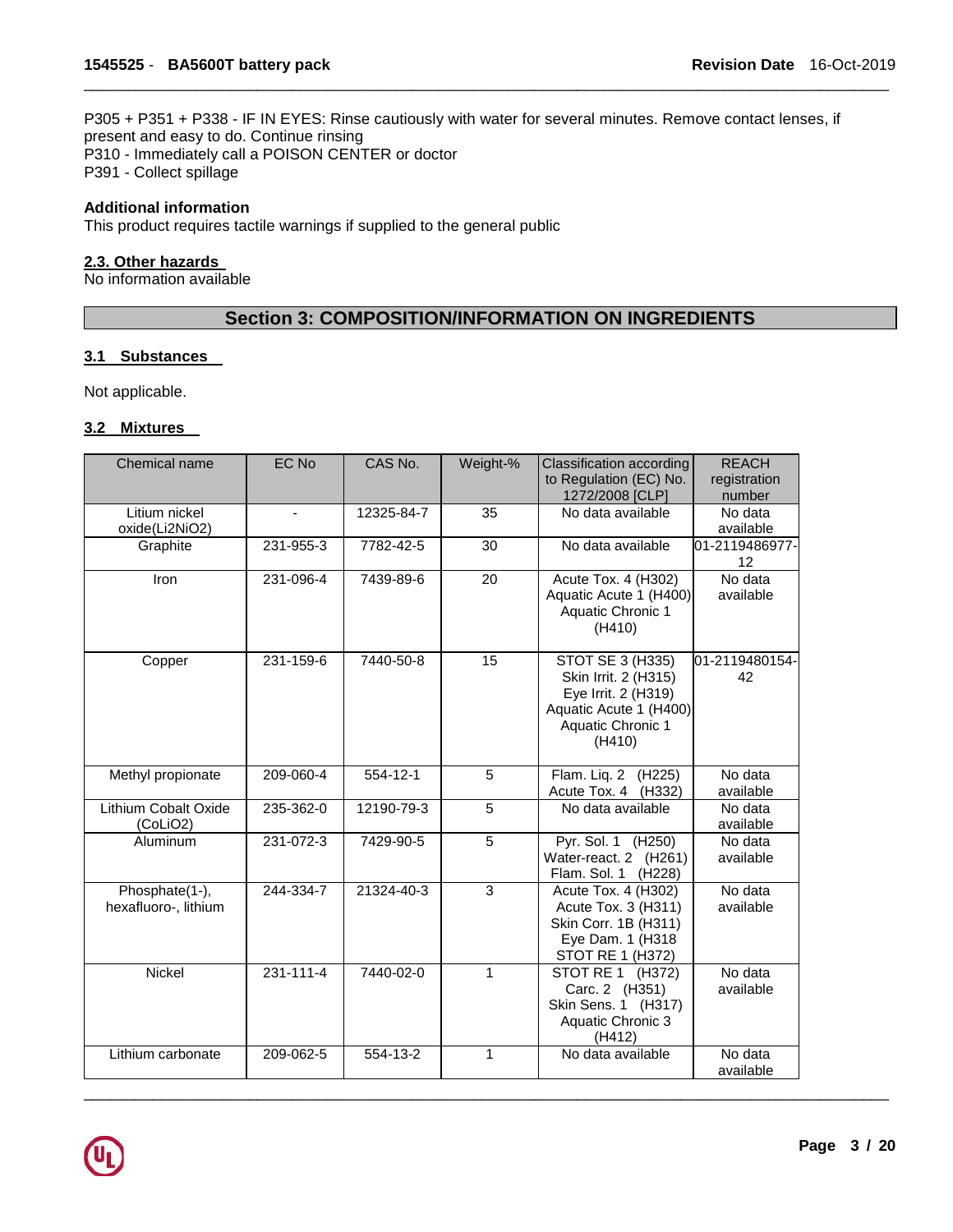| Iron oxide             | 215-168-2 | 1309-37-1      | No data available                   | No data   |
|------------------------|-----------|----------------|-------------------------------------|-----------|
|                        |           |                |                                     | available |
|                        |           |                |                                     |           |
| Ethylbenzene           | 202-849-4 | $100 - 41 - 4$ | Flam. Lig. 2<br>(H <sub>225</sub> ) | No data   |
|                        |           |                | STOT RE 2<br>(H373)                 | available |
|                        |           |                |                                     |           |
|                        |           |                | Asp. Tox. 1<br>(H304)               |           |
|                        |           |                | Acute Tox, 4<br>(H332)              |           |
|                        |           |                |                                     |           |
| Chromium               | 231-157-5 | 7440-47-3      | No data available                   | No data   |
|                        |           |                |                                     | available |
|                        |           |                |                                     |           |
| Carbon black           | 215-609-9 | 1333-86-4      | No data available                   | No data   |
|                        | 435-640-3 |                |                                     | available |
| 1-Methyl-2-pyrrolidone | 212-828-1 | 872-50-4       | Skin Irrit. 2<br>(H315)             | No data   |
|                        |           |                |                                     |           |
|                        |           |                | Repr. 1B<br>(H360D)                 | available |
|                        |           |                | STOT SE 3<br>(H335)                 |           |
|                        |           |                | Eye Irrit. 2<br>(H319)              |           |
|                        |           |                |                                     |           |

# **Full text of H- and EUH-phrases: see section 16**

This product contains one or more candidate substance(s) of very high concern (Regulation (EC) No. 1907/2006 (REACH), Article 59)

| $\sim$<br>Chemical name | CAS<br>NO.                             | C <sub>1</sub> 1 <sub>1</sub><br>$\cdot$ $\cdot$<br>candidates<br>۷۴ د |
|-------------------------|----------------------------------------|------------------------------------------------------------------------|
| 1-Methyl-2-pyrrolidone  | $ \sim$<br>2-5C<br>$-1$<br><u>ລ/ ∠</u> |                                                                        |

# **Section 4: FIRST AID MEASURES**

# **4.1. Description of first aid measures**

| <b>General advice</b> | Immediate medical attention is required. Show this safety data sheet to the doctor<br>in attendance. IF exposed or concerned: Get medical advice/attention.                                                                                                               |
|-----------------------|---------------------------------------------------------------------------------------------------------------------------------------------------------------------------------------------------------------------------------------------------------------------------|
| <b>Inhalation</b>     | Remove to fresh air. Get medical attention immediately if symptoms occur.                                                                                                                                                                                                 |
| <b>Skin contact</b>   | Wash off immediately with soap and plenty of water for at least 15 minutes. May<br>cause an allergic skin reaction. In the case of skin irritation or allergic reactions<br>see a physician.                                                                              |
| Eye contact           | Get immediate medical advice/attention. Rinse immediately with plenty of water,<br>also under the eyelids, for at least 15 minutes. Remove contact lenses, if present<br>and easy to do. Continue rinsing. Keep eye wide open while rinsing. Do not rub<br>affected area. |
| Ingestion             | Clean mouth with water and drink afterwards plenty of water. Never give anything<br>by mouth to an unconscious person. Do NOT induce vomiting. Call a physician.                                                                                                          |
|                       | Self-protection of the first aider Avoid contact with skin, eyes or clothing. Wear personal protective clothing (see<br>section 8).                                                                                                                                       |
|                       | 4.2. Most important symptoms and effects, both acute and delayed                                                                                                                                                                                                          |
| <b>Symptoms</b>       | Burning sensation. Itching. Rashes. Hives.                                                                                                                                                                                                                                |
|                       | 4.3. Indication of any immediate medical attention and special treatment needed                                                                                                                                                                                           |
| Note to physicians    | May cause sensitization in susceptible persons. Treat symptomatically.                                                                                                                                                                                                    |

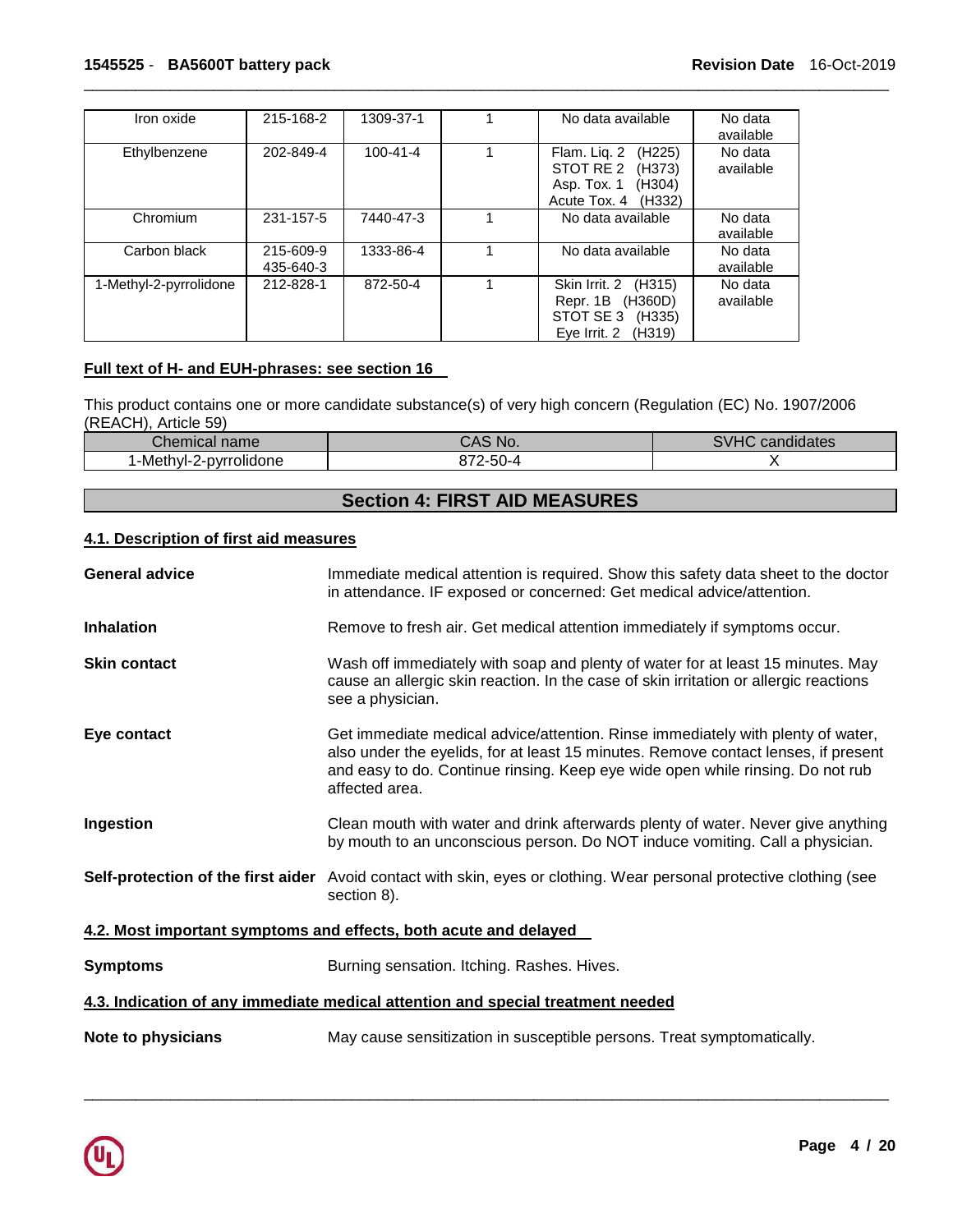# **Section 5: FIRE FIGHTING MEASURES**

\_\_\_\_\_\_\_\_\_\_\_\_\_\_\_\_\_\_\_\_\_\_\_\_\_\_\_\_\_\_\_\_\_\_\_\_\_\_\_\_\_\_\_\_\_\_\_\_\_\_\_\_\_\_\_\_\_\_\_\_\_\_\_\_\_\_\_\_\_\_\_\_\_\_\_\_\_\_\_\_\_\_\_\_\_\_\_\_\_\_\_\_\_

# **5.1. Extinguishing media**

| <b>Suitable Extinguishing Media</b> | Use extinguishing measures that are appropriate to local circumstances and the<br>surrounding environment. |
|-------------------------------------|------------------------------------------------------------------------------------------------------------|
| Large Fire                          | CAUTION: Use of water spray when fighting fire may be inefficient.                                         |

**Unsuitable extinguishing media** Do not scatter spilled material with high pressure water streams.

#### **5.2. Special hazards arising from the substance or mixture**

#### **Specific hazards arising from the chemical**

Product is or contains a sensitizer. May cause sensitization by skin contact.

#### **Hazardous Combustion Products**

Carbon oxides.

### **5.3. Advice for firefighters**

# **Special protective equipment for fire-fighters**

Firefighters should wear self-contained breathing apparatus and full firefighting turnout gear. Use personal protection equipment.

# **Section 6: ACCIDENTAL RELEASE MEASURES**

#### **6.1. Personal precautions, protective equipment and emergency procedures**

| <b>Personal precautions</b>                               | Avoid contact with skin, eyes or clothing. Use personal protective equipment as<br>required. Ensure adequate ventilation. Evacuate personnel to safe areas. Keep<br>people away from and upwind of spill/leak. |
|-----------------------------------------------------------|----------------------------------------------------------------------------------------------------------------------------------------------------------------------------------------------------------------|
| <b>Other Information</b>                                  | Refer to protective measures listed in Sections 7 and 8.                                                                                                                                                       |
| For emergency responders                                  | Use personal protection recommended in Section 8.                                                                                                                                                              |
| <b>6.2. Environmental precautions</b>                     |                                                                                                                                                                                                                |
| <b>Environmental precautions</b>                          | Prevent further leakage or spillage if safe to do so.                                                                                                                                                          |
| 6.3. Methods and material for containment and cleaning up |                                                                                                                                                                                                                |
| <b>Methods for containment</b>                            | Prevent further leakage or spillage if safe to do so.                                                                                                                                                          |
| Methods for cleaning up                                   | Take up mechanically, placing in appropriate containers for disposal.                                                                                                                                          |
| 6.4. Reference to other sections                          |                                                                                                                                                                                                                |
| Reference to other sections                               | See section 8 for more information. See section 13 for more information.                                                                                                                                       |
|                                                           | <b>Section 7: HANDLING AND STORAGE</b>                                                                                                                                                                         |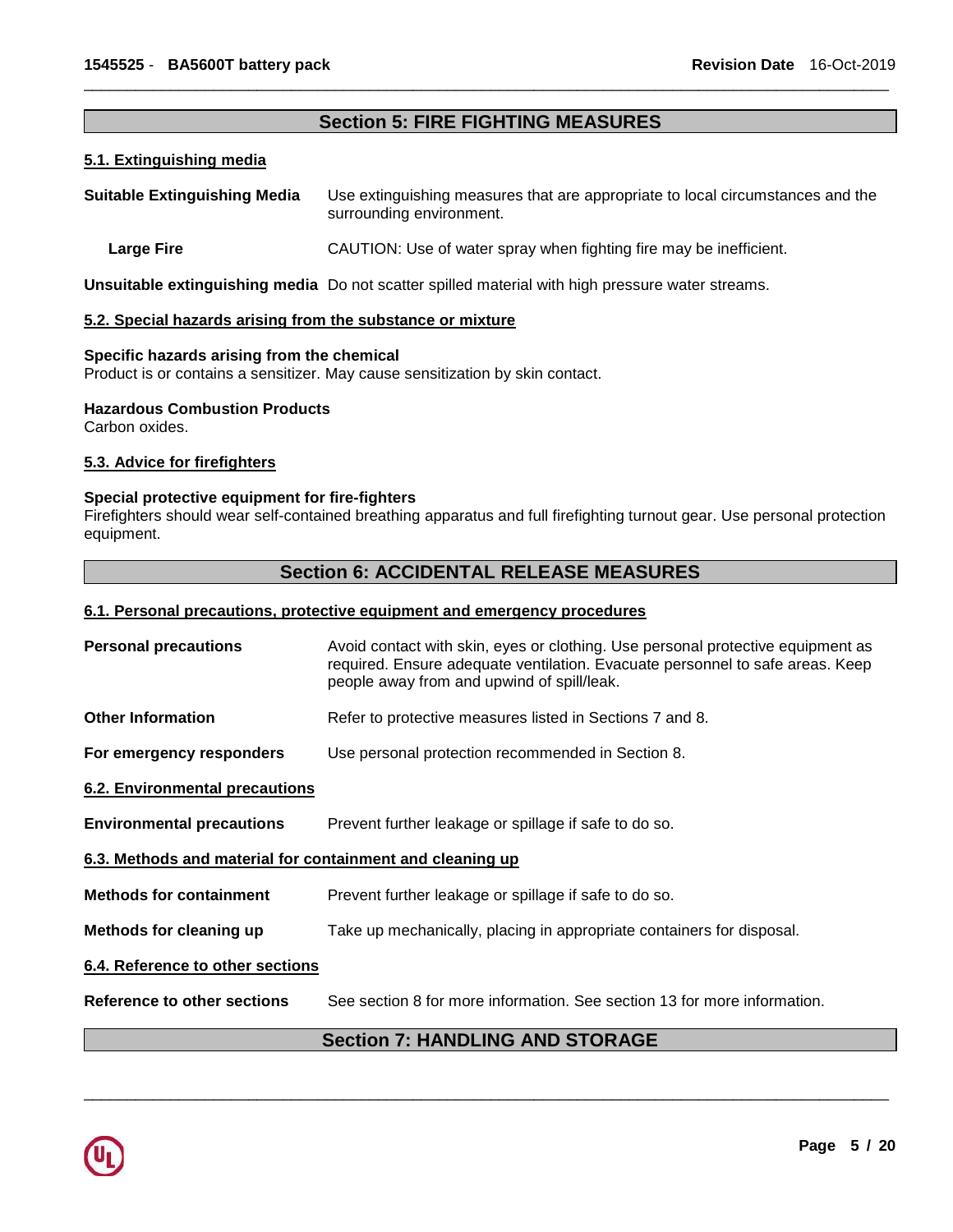# **7.1. Precautions for safe handling**

| Advice on safe handling                                           | Handle in accordance with good industrial hygiene and safety practice. Avoid<br>contact with skin, eyes or clothing. Do not eat, drink or smoke when using this<br>product. Ensure adequate ventilation. In case of insufficient ventilation, wear<br>suitable respiratory equipment. Take off contaminated clothing and wash before<br>reuse. Remove contaminated clothing and shoes. |
|-------------------------------------------------------------------|----------------------------------------------------------------------------------------------------------------------------------------------------------------------------------------------------------------------------------------------------------------------------------------------------------------------------------------------------------------------------------------|
|                                                                   | General Hygiene Considerations Avoid contact with skin, eyes or clothing. Wear suitable gloves and eye/face<br>protection. Do not eat, drink or smoke when using this product. Wash hands<br>before breaks and immediately after handling the product.                                                                                                                                 |
| 7.2. Conditions for safe storage, including any incompatibilities |                                                                                                                                                                                                                                                                                                                                                                                        |
| <b>Storage Conditions</b>                                         | Keep containers tightly closed in a dry, cool and well-ventilated place. Store<br>locked up. Keep out of the reach of children.                                                                                                                                                                                                                                                        |
| 7.3. Specific end use(s)                                          |                                                                                                                                                                                                                                                                                                                                                                                        |
| <b>Risk Management Methods</b><br>(RMM)                           | The information required is contained in this Safety Data Sheet.                                                                                                                                                                                                                                                                                                                       |

\_\_\_\_\_\_\_\_\_\_\_\_\_\_\_\_\_\_\_\_\_\_\_\_\_\_\_\_\_\_\_\_\_\_\_\_\_\_\_\_\_\_\_\_\_\_\_\_\_\_\_\_\_\_\_\_\_\_\_\_\_\_\_\_\_\_\_\_\_\_\_\_\_\_\_\_\_\_\_\_\_\_\_\_\_\_\_\_\_\_\_\_\_

# **Section 8: EXPOSURE CONTROLS/PERSONAL PROTECTION**

# **8.1. Control parameters**

# **Exposure Limits**

| Chemical name                                        | European Union | <b>United Kingdom</b>                                                                                             | France                                                                     | Spain                         | Germany                                                        |
|------------------------------------------------------|----------------|-------------------------------------------------------------------------------------------------------------------|----------------------------------------------------------------------------|-------------------------------|----------------------------------------------------------------|
| Litium nickel<br>oxide(Li2NiO2)<br>12325-84-7        |                |                                                                                                                   |                                                                            |                               | TWA: $0.03$ mg/m <sup>3</sup>                                  |
| Graphite<br>7782-42-5                                |                | STEL: $30 \text{ mg/m}^3$<br>STEL: 12 mg/m <sup>3</sup><br>TWA: $10 \text{ mg/m}^3$<br>TWA: $4 \text{ mg/m}^3$    | TWA: $2 \text{ mg/m}^3$                                                    | TWA: $2 \text{ mg/m}^3$       |                                                                |
| Copper<br>7440-50-8                                  |                | STEL: $0.6 \text{ mg/m}^3$<br>STEL: $2 \text{ mg/m}^3$<br>TWA: 1 mg/m <sup>3</sup><br>TWA: 0.2 mg/m <sup>3</sup>  | TWA: $0.2$ mg/m <sup>3</sup><br>TWA: 1 $mg/m3$<br>STEL: $2 \text{ mg/m}^3$ | TWA: $0.1 \text{ mg/m}^3$     |                                                                |
| Lithium Cobalt Oxide<br>(CoLiO2)<br>12190-79-3       |                | STEL: $0.3 \text{ mg/m}^3$<br>TWA: $0.1$ mg/m <sup>3</sup>                                                        |                                                                            | TWA: $0.02$ mg/m <sup>3</sup> |                                                                |
| Aluminum<br>7429-90-5                                |                | STEL: 30 mg/m <sup>3</sup><br>STEL: 12 mg/m <sup>3</sup><br>TWA: 10 mg/m <sup>3</sup><br>TWA: 4 mg/m <sup>3</sup> | TWA: 10 mg/m $3$<br>TWA: $5 \text{ mg/m}^3$                                | TWA: $10 \text{ mg/m}^3$      |                                                                |
| Phosphate(1-),<br>hexafluoro-, lithium<br>21324-40-3 |                |                                                                                                                   |                                                                            |                               | TWA: 1 mg/m <sup>3</sup>                                       |
| Nickel<br>7440-02-0                                  |                | STEL: $1.5 \text{ mg/m}^3$<br>TWA: $0.5$ mg/m <sup>3</sup><br>Sk*                                                 | TWA: 1 mg/m <sup>3</sup>                                                   | TWA: 1 mg/m <sup>3</sup>      | TWA: 0.03 mg/m <sup>3</sup><br>TWA: 0.006<br>mg/m <sup>3</sup> |

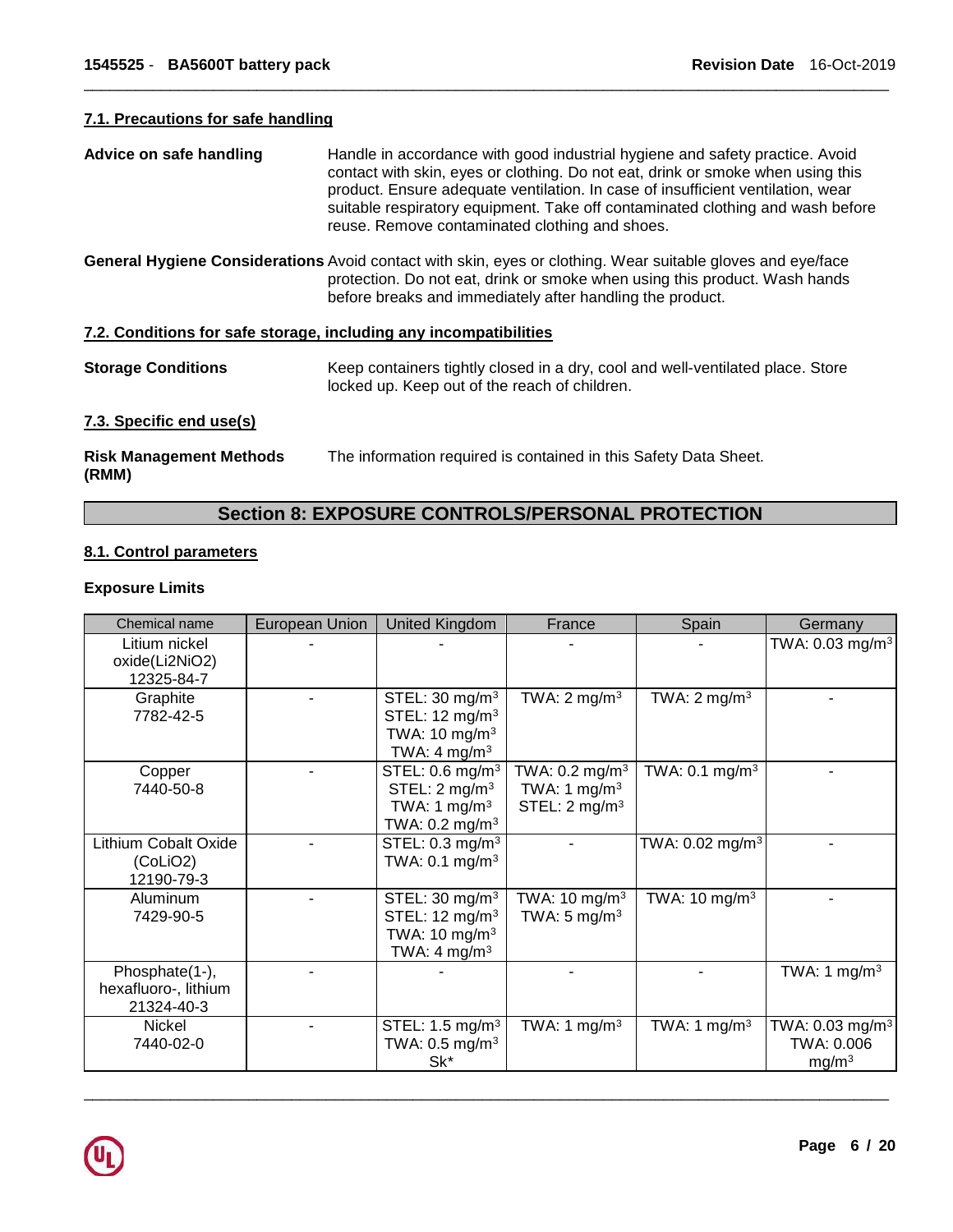| Iron oxide                          |                                              | STEL: 10 mg/m <sup>3</sup>                            | TWA: $5 \text{ mg/m}^3$                      | TWA: $5 \text{ mg/m}^3$                                                  |                                                          |
|-------------------------------------|----------------------------------------------|-------------------------------------------------------|----------------------------------------------|--------------------------------------------------------------------------|----------------------------------------------------------|
| 1309-37-1                           |                                              | STEL: 30 mg/m <sup>3</sup>                            | TWA: $10 \text{ mg/m}^3$                     |                                                                          |                                                          |
|                                     |                                              | STEL: 12 mg/m <sup>3</sup><br>TWA: $5 \text{ mg/m}^3$ |                                              |                                                                          |                                                          |
|                                     |                                              | TWA: $10 \text{ mg/m}^3$                              |                                              |                                                                          |                                                          |
|                                     |                                              | TWA: 4 mg/m <sup>3</sup>                              |                                              |                                                                          |                                                          |
| Ethylbenzene                        |                                              | STEL: 125 ppm                                         | VME: 88.4 mg/m <sup>3</sup>                  | $S^*$                                                                    | TWA: 20 ppm                                              |
| $100 - 41 - 4$                      | TWA: 100 ppm                                 | STEL: 552 mg/m <sup>3</sup>                           | VME: 20 ppm                                  | VLA-EC: 200 ppm                                                          | TWA: 88 mg/m <sup>3</sup>                                |
|                                     | TWA: $442 \text{ mg/m}^3$<br>STEL: 200 ppm   | TWA: 100 ppm<br>TWA: 441 mg/m <sup>3</sup>            | VLCT: 100 ppm<br>VLCT: 442 mg/m <sup>3</sup> | <b>VLA-EC; 884</b><br>mg/m <sup>3</sup> VLA-EC                           | $S^*$                                                    |
|                                     | STEL: 884 mg/m <sup>3</sup>                  | Skin                                                  |                                              | VLA-ED: 100 ppm                                                          |                                                          |
|                                     |                                              |                                                       |                                              | <b>VLA-ED; 441</b>                                                       |                                                          |
|                                     |                                              |                                                       |                                              | mg/m <sup>3</sup> VLA-ED                                                 |                                                          |
| Chromium                            | TWA: $2 \text{ mg/m}^3$                      | STEL: 1.5 mg/m <sup>3</sup>                           | TWA: $2 \text{ mg/m}^3$                      | TWA: $2 \text{ mg/m}^3$                                                  | TWA: $2 \text{ mg/m}^3$                                  |
| 7440-47-3                           |                                              | TWA: $0.5$ mg/m <sup>3</sup>                          |                                              |                                                                          |                                                          |
| Carbon black                        |                                              | STEL: 7 mg/m <sup>3</sup>                             | TWA: $3.5$ mg/m <sup>3</sup>                 | TWA: 3.5 mg/m <sup>3</sup>                                               |                                                          |
| 1333-86-4<br>1-Methyl-2-pyrrolidone | $S^*$                                        | TWA: $3.5 \text{ mg/m}^3$<br>STEL: 20 ppm             | TWA: 40 mg/m $3$                             | vía dérmica*                                                             | TWA: 20 ppm                                              |
| 872-50-4                            | TWA: 10 ppm                                  | STEL: 80 mg/m <sup>3</sup>                            | TWA: 10 ppm                                  | STEL: 20 ppm                                                             | TWA: 82 mg/m <sup>3</sup>                                |
|                                     | TWA: $40 \text{ mg/m}^3$                     | TWA: 10 ppm                                           |                                              | STEL: 80 mg/m <sup>3</sup>                                               | $S^*$                                                    |
|                                     | STEL: 20 ppm                                 | TWA: 40 mg/m <sup>3</sup>                             | STEL: 80 mg/m <sup>3</sup>                   | TWA: 10 ppm                                                              |                                                          |
|                                     | STEL: 80 mg/m <sup>3</sup>                   | Sk*                                                   | STEL: 20 ppm                                 | TWA: 40 mg/m <sup>3</sup>                                                |                                                          |
| Chemical name                       | Italy                                        | Portugal                                              | Netherlands                                  | Finland                                                                  | Denmark                                                  |
| Litium nickel<br>oxide(Li2NiO2)     |                                              |                                                       |                                              | TWA: 0.05 mg/m <sup>3</sup><br>TWA: 0.01 mg/m <sup>3</sup>               |                                                          |
| 12325-84-7                          |                                              |                                                       |                                              |                                                                          |                                                          |
| Graphite                            |                                              | TWA: $2 \text{ mg/m}^3$                               |                                              | TWA: $2 \text{ mg/m}^3$                                                  | TWA: $2.5 \text{ mg/m}^3$                                |
| 7782-42-5                           |                                              |                                                       |                                              |                                                                          |                                                          |
| Copper                              |                                              | TWA: $0.2$ mg/m <sup>3</sup>                          | TWA: 0.1 mg/m <sup>3</sup>                   | TWA: $0.02$ mg/m <sup>3</sup>                                            | TWA: 1.0 mg/m $3$                                        |
| 7440-50-8<br>Lithium Cobalt Oxide   |                                              | TWA: 1 mg/m <sup>3</sup>                              |                                              |                                                                          | TWA: $0.1 \text{ mg/m}^3$<br>TWA: 0.01 mg/m <sup>3</sup> |
| (CoLiO2)                            |                                              | TWA: $0.02$ mg/m <sup>3</sup>                         |                                              | TWA: 0.02 mg/m <sup>3</sup>                                              |                                                          |
| 12190-79-3                          |                                              |                                                       |                                              |                                                                          |                                                          |
| Aluminum                            |                                              | TWA: 10 $\overline{\text{mg}}/\text{m}^3$             |                                              | TWA: 1.5 mg/m <sup>3</sup>                                               | TWA: $5 \text{ mg/m}^3$                                  |
| 7429-90-5                           |                                              |                                                       |                                              |                                                                          | TWA: $2 \text{ mg/m}^3$                                  |
| Phosphate(1-),                      |                                              | TWA: $2.5$ mg/m <sup>3</sup>                          |                                              |                                                                          | TWA: $2.\overline{5}$ mg/m <sup>3</sup>                  |
| hexafluoro-, lithium                |                                              |                                                       |                                              |                                                                          |                                                          |
| 21324-40-3<br>Nickel                |                                              | TWA: $1.5 \text{ mg/m}^3$                             |                                              |                                                                          | TWA: 0.01 mg/m <sup>3</sup> TWA: 0.05 mg/m <sup>3</sup>  |
| 7440-02-0                           |                                              |                                                       |                                              |                                                                          |                                                          |
| Iron oxide                          |                                              | TWA: $5 \text{ mg/m}^3$                               |                                              | TWA: $5 \text{ mg/m}^3$                                                  | TWA: $3.5 \text{ mg/m}^3$                                |
| 1309-37-1                           |                                              |                                                       |                                              |                                                                          |                                                          |
| Ethylbenzene                        | TWA: 100 ppm                                 | STEL: 125 ppm                                         | Skin                                         | TWA: 50 ppm                                                              | TWA: 217 mg/m <sup>3</sup>                               |
| 100-41-4                            | TWA: $442 \text{ mg/m}^3$                    | TWA: 100 ppm                                          | STEL: 100 ppm                                | TWA: 220 mg/m <sup>3</sup>                                               | TWA: 50 ppm                                              |
|                                     | STEL: 200 ppm<br>STEL: 884 mg/m <sup>3</sup> |                                                       | <b>STEL</b>                                  | STEL; 430 mg/m <sup>3</sup> STEL: 880 mg/m <sup>3</sup><br>STEL: 200 ppm |                                                          |
|                                     | Skin                                         |                                                       | MAC: 50 ppm                                  | Skin                                                                     |                                                          |
|                                     |                                              |                                                       | MAC; 215 mg/m <sup>3</sup>                   |                                                                          |                                                          |
|                                     |                                              |                                                       | <b>MAC</b>                                   |                                                                          |                                                          |
| Chromium                            | TWA: $0.5 \text{ mg/m}^3$                    | TWA: $2 \text{ mg/m}^3$                               | TWA: $0.5$ mg/m <sup>3</sup>                 | TWA: $0.5$ mg/m <sup>3</sup>                                             | TWA: $0.5$ mg/m <sup>3</sup>                             |
| 7440-47-3                           |                                              |                                                       |                                              |                                                                          |                                                          |
| Carbon black                        |                                              | TWA: $3.5 \text{ mg/m}^3$                             |                                              | TWA: $3.5 \text{ mg/m}^3$                                                | TWA: $3.5 \text{ mg/m}^3$                                |
| 1333-86-4                           |                                              |                                                       |                                              | STEL: $7 \text{ mg/m}^3$                                                 |                                                          |

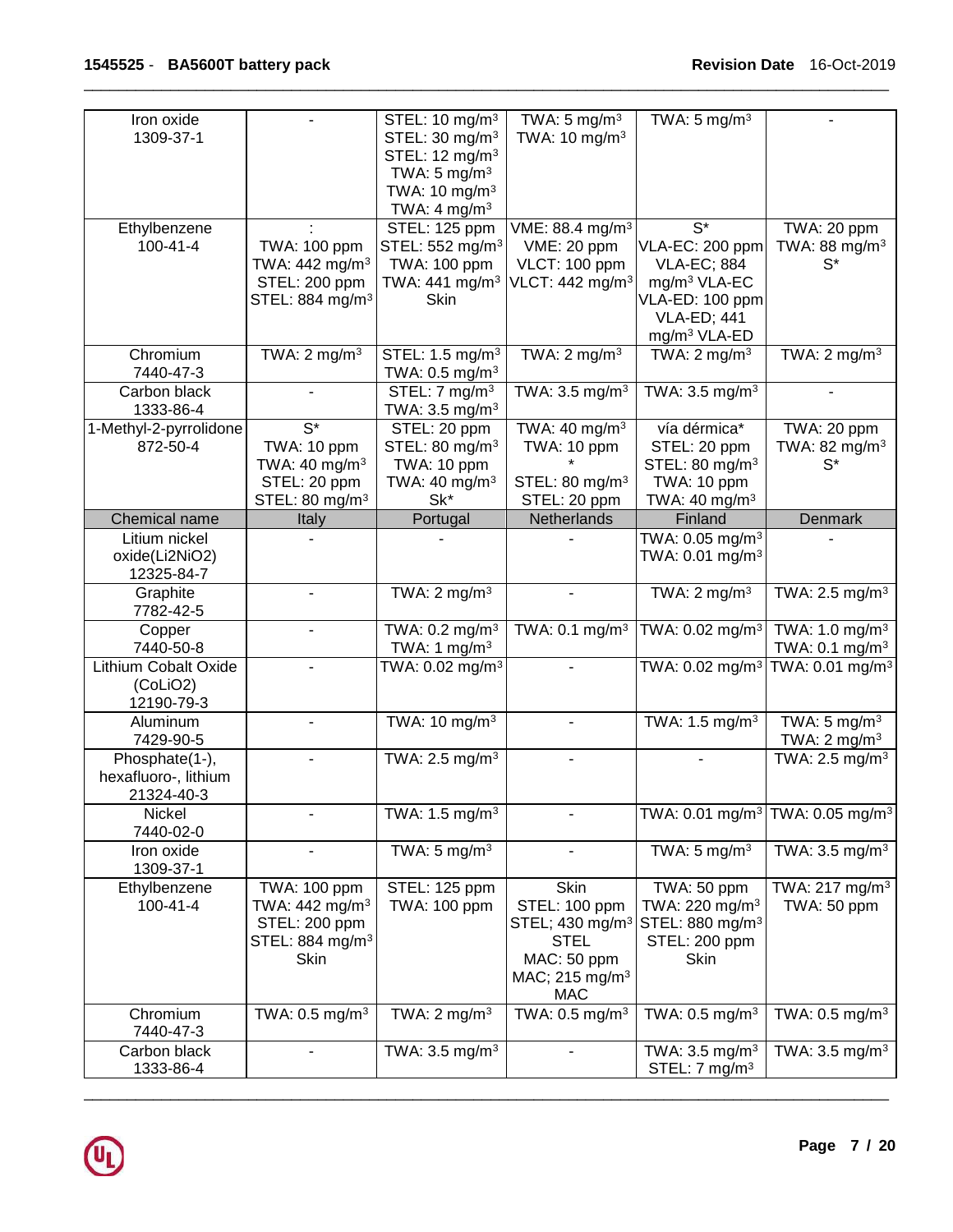| 1-Methyl-2-pyrrolidone             | TWA: 10 ppm                                | STEL: 20 ppm                                 | $H^*$                                                   | TWA: 10 ppm                                             | TWA: 5 ppm                                                 |
|------------------------------------|--------------------------------------------|----------------------------------------------|---------------------------------------------------------|---------------------------------------------------------|------------------------------------------------------------|
| 872-50-4                           | TWA: 40 mg/m <sup>3</sup>                  | STEL: 80 mg/m <sup>3</sup>                   | STEL: 80 mg/m <sup>3</sup>                              | TWA: $40 \text{ mg/m}^3$                                | TWA: 20 mg/m <sup>3</sup>                                  |
|                                    | STEL: 20 ppm                               | TWA: 10 ppm                                  | TWA: $40 \text{ mg/m}^3$                                | STEL: 20 ppm                                            | $H^*$                                                      |
|                                    | STEL: 80 mg/m <sup>3</sup>                 | TWA: $40 \text{ mg/m}^3$                     |                                                         | STEL: 80 mg/m <sup>3</sup>                              |                                                            |
|                                    | pelle*                                     |                                              |                                                         | iho*                                                    |                                                            |
| Chemical name                      | Austria                                    | Switzerland                                  | Poland                                                  | Norway                                                  | Ireland                                                    |
| Litium nickel                      |                                            |                                              |                                                         | TWA: 0.25 mg/m $^3$  TWA: 0.05 mg/m $^3$                |                                                            |
| oxide(Li2NiO2)<br>12325-84-7       |                                            |                                              |                                                         | STEL: 0.15 mg/m <sup>3</sup>                            |                                                            |
| Graphite                           | STEL 10 mg/m <sup>3</sup>                  | TWA: $2.5$ mg/m <sup>3</sup>                 | TWA: $4.0$ mg/m <sup>3</sup>                            | TWA: $5 \text{ mg/m}^3$                                 | TWA: $2 \text{ mg/m}^3$                                    |
| 7782-42-5                          | TWA: $5 \text{ mg/m}^3$                    | TWA: $5 \text{ mg/m}^3$                      | TWA: 1.0 mg/m <sup>3</sup>                              | TWA: $2 \text{ mg/m}^3$                                 | STEL: $6 \text{ mg/m}^3$                                   |
|                                    |                                            |                                              |                                                         | TWA: 10 mg/m <sup>3</sup><br>TWA: $4 \text{ mg/m}^3$    |                                                            |
|                                    |                                            |                                              |                                                         | STEL: 10 mg/m <sup>3</sup>                              |                                                            |
|                                    |                                            |                                              |                                                         | STEL: 4 mg/m <sup>3</sup>                               |                                                            |
|                                    |                                            |                                              |                                                         | STEL: 15 mg/m <sup>3</sup>                              |                                                            |
|                                    |                                            |                                              |                                                         | STEL: $8 \text{ mg/m}^3$                                |                                                            |
| Copper                             | STEL 4 mg/m <sup>3</sup>                   | STEL: 0.2 mg/m <sup>3</sup>                  | TWA: 0.2 mg/m <sup>3</sup>                              | TWA: $0.1$ mg/m <sup>3</sup>                            | TWA: $0.2$ mg/m <sup>3</sup>                               |
| 7440-50-8                          | STEL 0.4 mg/m <sup>3</sup>                 | TWA: 0.1 mg/m <sup>3</sup>                   |                                                         | TWA: 1 $mg/m3$                                          | TWA: 1 $mg/m3$                                             |
|                                    | TWA: 1 $mg/m3$                             |                                              |                                                         | STEL: $0.3$ mg/m <sup>3</sup>                           | STEL: $2 \text{ mg/m}^3$                                   |
| <b>Lithium Cobalt Oxide</b>        | TWA: 0.1 mg/m <sup>3</sup><br>$H^*$        | $H^*$                                        | TWA: 0.02 mg/m <sup>3</sup> TWA: 0.02 mg/m <sup>3</sup> | STEL: 2 mg/m <sup>3</sup>                               | STEL: 0.6 mg/m <sup>3</sup><br>TWA: 0.02 mg/m <sup>3</sup> |
| (CoLiO2)                           |                                            | TWA: 0.05 mg/m <sup>3</sup>                  |                                                         | STEL: 0.06 mg/m <sup>3</sup>                            | STEL: 0.3 mg/m <sup>3</sup>                                |
| 12190-79-3                         |                                            |                                              |                                                         |                                                         |                                                            |
| Aluminum                           | STEL 20 mg/m <sup>3</sup>                  | TWA: $3 \text{ mg/m}^3$                      | TWA: 2.5 mg/m <sup>3</sup>                              | TWA: $5 \text{ mg/m}^3$                                 | TWA: 1 $mg/m3$                                             |
| 7429-90-5                          | TWA: 10 mg/m <sup>3</sup>                  |                                              | TWA: 1.2 mg/m <sup>3</sup>                              | STEL: 10 mg/m <sup>3</sup>                              | STEL: 3 mg/m <sup>3</sup>                                  |
| Phosphate(1-),                     |                                            |                                              | TWA: $2 \text{ mg/m}^3$                                 |                                                         | TWA: 2.5 mg/m <sup>3</sup>                                 |
| hexafluoro-, lithium<br>21324-40-3 |                                            |                                              |                                                         |                                                         | STEL: 7.5 mg/m <sup>3</sup>                                |
| Nickel                             |                                            | TWA: $0.5$ mg/m <sup>3</sup>                 | TWA: 0.25 mg/m <sup>3</sup>                             | TWA: $0.05$ mg/m <sup>3</sup>                           | TWA: $0.5$ mg/m <sup>3</sup>                               |
| 7440-02-0<br>Iron oxide            | STEL 10 mg/m <sup>3</sup>                  | TWA: $3 \text{ mg/m}^3$                      | STEL: 10 mg/m <sup>3</sup>                              | STEL: 0.15 mg/m <sup>3</sup><br>TWA: $3 \text{ mg/m}^3$ | STEL: 1.5 mg/m <sup>3</sup><br>TWA: $5 \text{ mg/m}^3$     |
| 1309-37-1                          | TWA: $5 \text{ mg/m}^3$                    |                                              | STEL: $5 \text{ mg/m}^3$                                | STEL: $6 \text{ mg/m}^3$                                | TWA: 10 mg/m <sup>3</sup>                                  |
|                                    |                                            |                                              | TWA: $2.5 \text{ mg/m}^3$                               |                                                         | TWA: $4 \text{ mg/m}^3$                                    |
|                                    |                                            |                                              | TWA: $5 \text{ mg/m}^3$                                 |                                                         | STEL: 10 mg/m <sup>3</sup>                                 |
|                                    |                                            |                                              |                                                         |                                                         | STEL: 12 mg/m <sup>3</sup>                                 |
|                                    |                                            |                                              |                                                         |                                                         | STEL: 30 mg/m <sup>3</sup>                                 |
| Ethylbenzene                       | Skin                                       | Skin                                         | <b>NDSCh: 350</b>                                       | TWA: 20 mg/m <sup>3</sup>                               | TWA: 100 ppm                                               |
| 100-41-4                           | STEL 200 ppm                               | STEL: 100 ppm                                | mg/m <sup>3</sup><br>NDS: 100 mg/m <sup>3</sup>         | TWA: 5 ppm<br>Skin                                      | TWA: 442 mg/m <sup>3</sup><br>STEL: 200 ppm                |
|                                    | STEL; 880 mg/m <sup>3</sup><br><b>STEL</b> | STEL (15 min);<br>435 mg/m <sup>3</sup> STEL | Skin                                                    | STEL: 10 ppm                                            | STEL: 884 mg/m <sup>3</sup>                                |
|                                    | MAK: 100 ppm                               | (15 min)                                     |                                                         | STEL: $30 \text{ mg/m}^3$                               | Sk*                                                        |
|                                    | MAK; 440 mg/m <sup>3</sup>                 | MAK: 100 ppm                                 |                                                         |                                                         |                                                            |
|                                    | <b>MAK</b>                                 | MAK; 435 mg/m <sup>3</sup>                   |                                                         |                                                         |                                                            |
|                                    |                                            | MAK                                          |                                                         |                                                         |                                                            |
| Chromium<br>7440-47-3              | TWA: $2 \text{ mg/m}^3$                    | $H^*$<br>TWA: $0.5$ mg/m <sup>3</sup>        | TWA: $0.5$ mg/m <sup>3</sup>                            | TWA: $0.5 \text{ mg/m}^3$<br>STEL: $1.5 \text{ mg/m}^3$ | TWA: $2 \text{ mg/m}^3$<br>STEL: 6 mg/m $3$                |
| Carbon black                       |                                            |                                              | TWA: $4 \text{ mg/m}^3$                                 | TWA: $3.5 \text{ mg/m}^3$                               | TWA: $3 \text{ mg/m}^3$                                    |
| 1333-86-4                          |                                            |                                              |                                                         | STEL: $7 \text{ mg/m}^3$                                | STEL: 15 mg/m <sup>3</sup>                                 |
| 1-Methyl-2-pyrrolidone             | $H^*$                                      | $H^*$                                        | $P^*$                                                   | TWA: 5 ppm                                              | TWA: 10 ppm                                                |
| 872-50-4                           | STEL 20 ppm<br>STEL 80 mg/m <sup>3</sup>   | STEL: 40 ppm<br>STEL: 160 mg/m <sup>3</sup>  | STEL: $80 \text{ mg/m}^3$<br>TWA: 40 mg/m <sup>3</sup>  | TWA: 20 mg/m $3$<br>$H^*$                               | TWA: 40 mg/m <sup>3</sup><br>STEL: 20 ppm                  |
|                                    | TWA: 10 ppm                                | TWA: 20 ppm                                  |                                                         | STEL: 20 ppm                                            | STEL: 80 mg/m <sup>3</sup>                                 |
|                                    |                                            |                                              |                                                         |                                                         |                                                            |

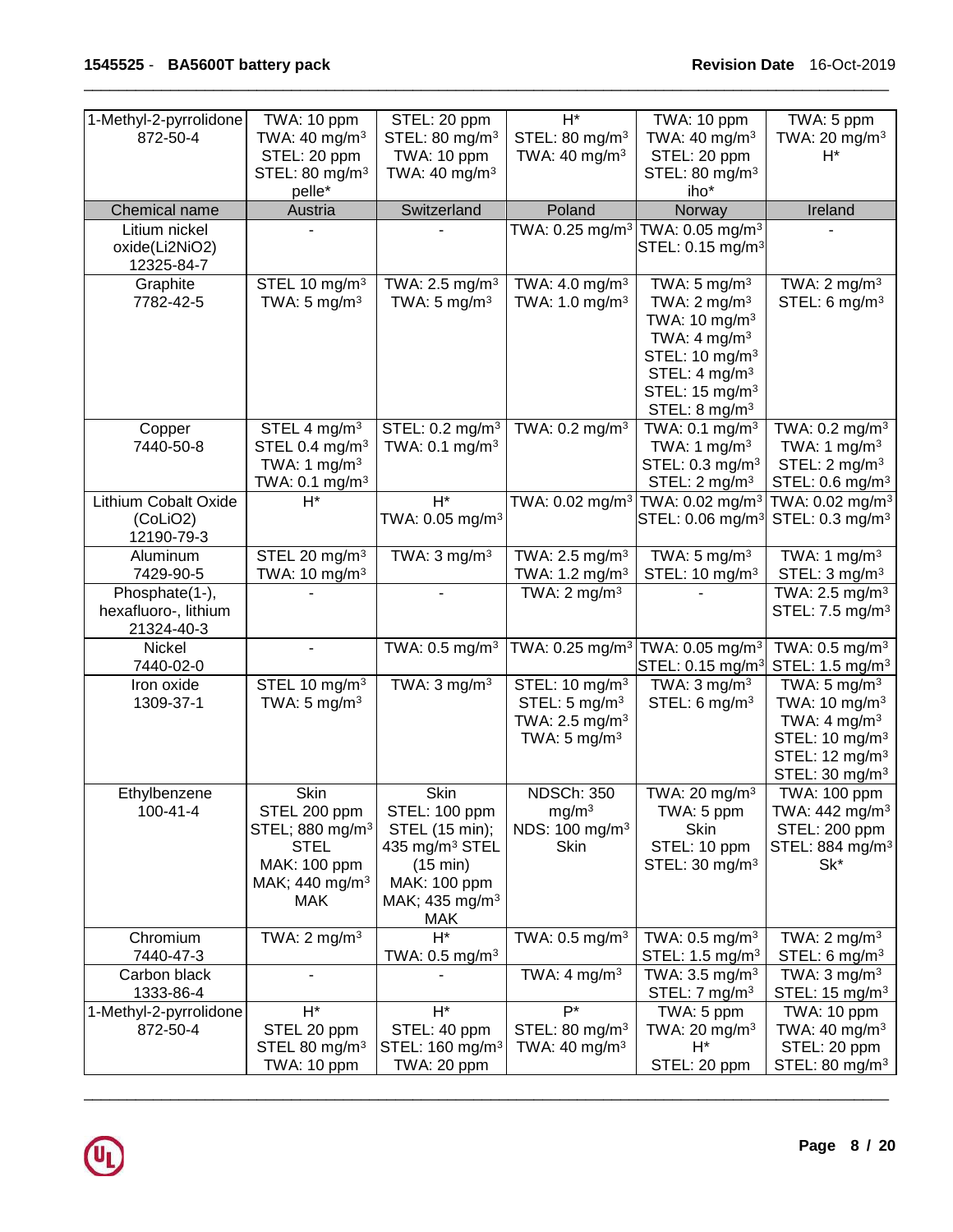| TWA: 40 mg/m <sup>3</sup>   TWA: 80 mg/m <sup>3</sup> |  | STEL: 80 mg/m <sup>3</sup> | Sk* |
|-------------------------------------------------------|--|----------------------------|-----|

# **Biological occupational exposure limits**

| Chemical name                      | <b>European Union</b> | <b>United Kingdom</b> | France                         | Spain                    | Germany                       |
|------------------------------------|-----------------------|-----------------------|--------------------------------|--------------------------|-------------------------------|
| Lithium Cobalt Oxide               |                       |                       | Blood: 0.001                   | 15                       |                               |
| (CoLiO2)                           |                       |                       | mg/L                           | 1                        |                               |
| 12190-79-3                         |                       |                       | Urine: 0.015 mg/L              |                          |                               |
| Aluminum<br>7429-90-5              |                       |                       |                                | $\blacksquare$           | 50 µg/g Creatinine            |
| Phosphate(1-),                     |                       |                       | Urine: $3 \text{ mg/g}$        |                          |                               |
| hexafluoro-, lithium               |                       |                       | creatinine                     |                          |                               |
| 21324-40-3                         |                       |                       | Urine: $10 \text{ mg/g}$       |                          |                               |
| Ethylbenzene                       |                       |                       | creatinine<br>Urine: 1500 mg/g | 700                      | 250 mg/g                      |
| $100 - 41 - 4$                     |                       |                       | creatinine                     |                          | Creatinine                    |
| Chromium                           |                       |                       | Urine: $0.01$ mg/g             |                          |                               |
| 7440-47-3                          |                       |                       | creatinine                     |                          |                               |
|                                    |                       |                       | Urine: $0.03$ mg/g             |                          |                               |
|                                    |                       |                       | creatinine                     |                          |                               |
| 1-Methyl-2-pyrrolidone<br>872-50-4 |                       |                       |                                | 20<br>70                 | 150 mg/L                      |
| Chemical name                      |                       |                       | Netherlands                    | Finland                  | Denmark                       |
| Lithium Cobalt Oxide               | Italy                 | Portugal              |                                | 130                      |                               |
| (CoLiO2)                           |                       |                       |                                |                          |                               |
| 12190-79-3                         |                       |                       |                                |                          |                               |
| Nickel                             |                       |                       |                                | 0.1                      |                               |
| 7440-02-0                          |                       |                       |                                |                          |                               |
| Ethylbenzene                       |                       |                       |                                | $\overline{5.2}$         |                               |
| $100 - 41 - 4$                     |                       |                       |                                |                          |                               |
| Chemical name                      | Austria               | Switzerland           | Poland                         | Norway                   | Ireland                       |
| Litium nickel                      |                       |                       |                                |                          | $3 \mu g/L$                   |
| oxide(Li2NiO2)                     |                       |                       |                                |                          |                               |
| 12325-84-7<br>Lithium Cobalt Oxide |                       | 30                    |                                |                          |                               |
| (CoLiO2)                           |                       |                       |                                |                          |                               |
| 12190-79-3                         |                       |                       |                                |                          |                               |
| Aluminum                           | $\blacksquare$        | 60                    | $\blacksquare$                 | $\blacksquare$           |                               |
| 7429-90-5                          |                       |                       |                                |                          |                               |
| Phosphate(1-),                     |                       | 4                     |                                |                          |                               |
| hexafluoro-, lithium               |                       |                       |                                |                          |                               |
| 21324-40-3                         |                       |                       |                                |                          |                               |
| Nickel                             |                       | 45                    |                                |                          | $3 \mu g/L$                   |
| 7440-02-0                          |                       |                       |                                |                          |                               |
| Ethylbenzene<br>100-41-4           | $\blacksquare$        | 600                   | $\blacksquare$                 | $\blacksquare$           | 0.7 g/g Creatinine            |
| 1-Methyl-2-pyrrolidone             |                       | $\blacksquare$        |                                | $\overline{\phantom{a}}$ | 0.7 <sub>g</sub><br>$20$ mg/g |
| 872-50-4                           |                       |                       |                                |                          | Creatinine                    |
|                                    |                       |                       |                                |                          | 70 mg/g                       |
|                                    |                       |                       |                                |                          | Creatinine                    |

\_\_\_\_\_\_\_\_\_\_\_\_\_\_\_\_\_\_\_\_\_\_\_\_\_\_\_\_\_\_\_\_\_\_\_\_\_\_\_\_\_\_\_\_\_\_\_\_\_\_\_\_\_\_\_\_\_\_\_\_\_\_\_\_\_\_\_\_\_\_\_\_\_\_\_\_\_\_\_\_\_\_\_\_\_\_\_\_\_\_\_\_\_

**Derived No Effect Level (DNEL)** No information available

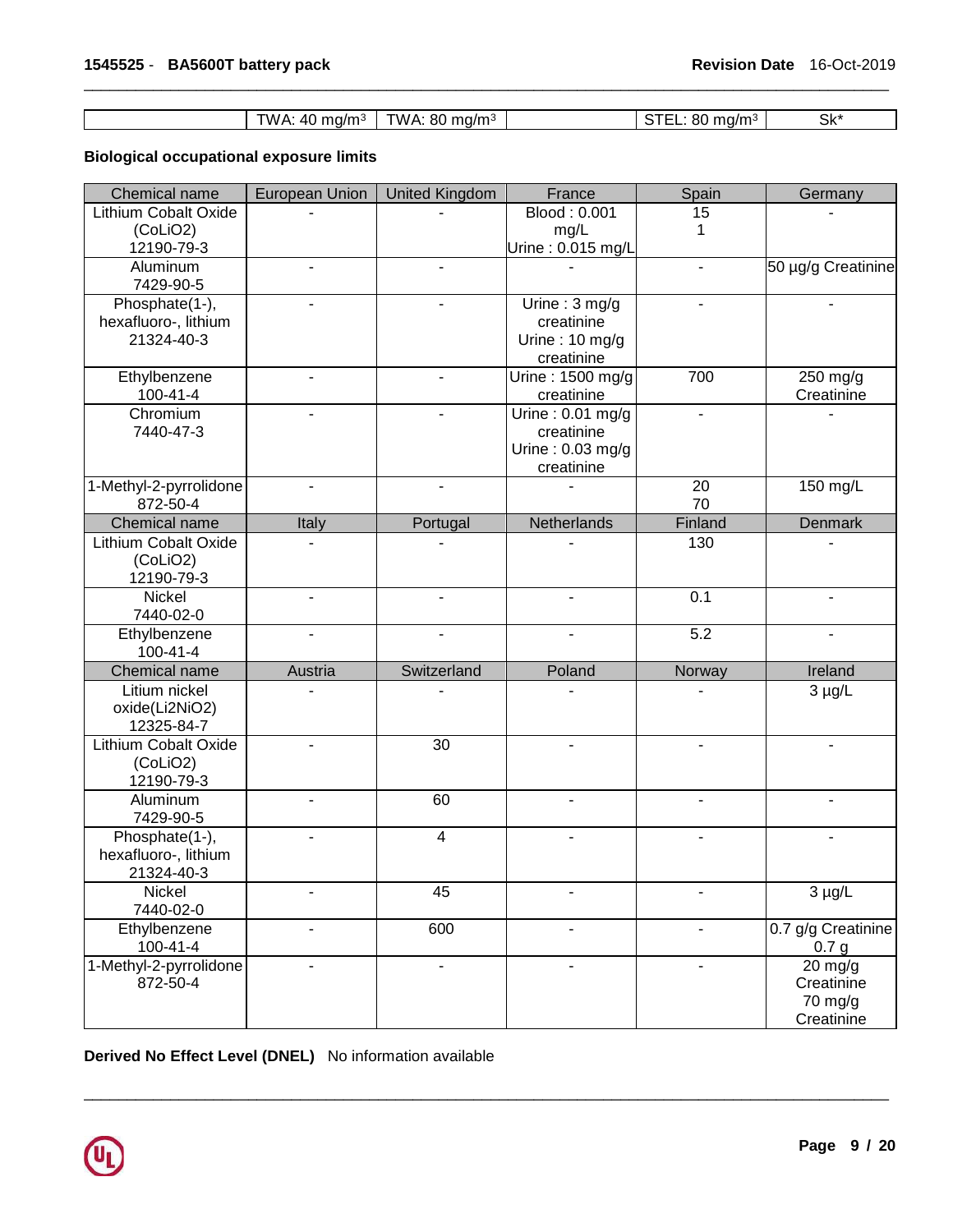#### **Predicted No Effect Concentration (PNEC)** No information available

### **8.2. Exposure controls**

#### **Personal protective equipment**

| <b>Eye/face protection</b>                | Tight sealing safety goggles.                                                                                                                                                  |
|-------------------------------------------|--------------------------------------------------------------------------------------------------------------------------------------------------------------------------------|
| <b>Hand Protection</b>                    | Wear suitable gloves. Impervious gloves.                                                                                                                                       |
| Skin and body protection                  | Wear suitable protective clothing. Long sleeved clothing.                                                                                                                      |
| <b>Respiratory protection</b>             | No protective equipment is needed under normal use conditions. If exposure limits<br>are exceeded or irritation is experienced, ventilation and evacuation may be<br>required. |
| <b>Environmental exposure</b><br>controls | No information available.                                                                                                                                                      |

\_\_\_\_\_\_\_\_\_\_\_\_\_\_\_\_\_\_\_\_\_\_\_\_\_\_\_\_\_\_\_\_\_\_\_\_\_\_\_\_\_\_\_\_\_\_\_\_\_\_\_\_\_\_\_\_\_\_\_\_\_\_\_\_\_\_\_\_\_\_\_\_\_\_\_\_\_\_\_\_\_\_\_\_\_\_\_\_\_\_\_\_\_

**General Hygiene Considerations** Avoid contact with skin, eyes or clothing. Wear suitable gloves and eye/face protection. Do not eat, drink or smoke when using this product. Wash hands before breaks and immediately after handling the product.

# **Section 9: PHYSICAL AND CHEMICAL PROPERTIES**

### **9.1. Information on basic physical and chemical properties**

| <b>Physical state</b>                | Solid                    |                       |  |  |
|--------------------------------------|--------------------------|-----------------------|--|--|
| Appearance                           | Solid                    |                       |  |  |
| Odor                                 | Odorless                 |                       |  |  |
| Color                                | No information available |                       |  |  |
| <b>Odor Threshold</b>                | No information available |                       |  |  |
| <b>Property</b>                      | <b>Values</b>            | <b>Remarks Method</b> |  |  |
| рH                                   | No data available        | None known            |  |  |
| <b>Melting / freezing point</b>      | No data available        | None known            |  |  |
| <b>Boiling point / boiling range</b> | No data available        | None known            |  |  |
| <b>Flash Point</b>                   | No data available        | None known            |  |  |
| <b>Evaporation Rate</b>              | No data available        | None known            |  |  |
| <b>Flammability (solid, gas)</b>     | No data available        | None known            |  |  |
| <b>Flammability Limit in Air</b>     |                          | None known            |  |  |
| <b>Upper flammability limit</b>      | No data available        |                       |  |  |
| Lower flammability limit             | No data available        |                       |  |  |
| Vapor pressure                       | No data available        | None known            |  |  |
| Vapor density                        | No data available        | None known            |  |  |
| <b>Relative density</b>              | No data available        | None known            |  |  |
| <b>Water Solubility</b>              | Insoluble                |                       |  |  |
| Solubility(ies)                      | No data available        | None known            |  |  |
| <b>Partition coefficient:</b>        | 0                        |                       |  |  |
| n-octanol/water                      |                          |                       |  |  |
| <b>Autoignition temperature</b>      | No data available        | None known            |  |  |
| <b>Decomposition temperature</b>     | No data available        | None known            |  |  |
| <b>Kinematic viscosity</b>           | No data available        | None known            |  |  |
| <b>Dynamic viscosity</b>             | No data available        | None known            |  |  |
|                                      |                          |                       |  |  |

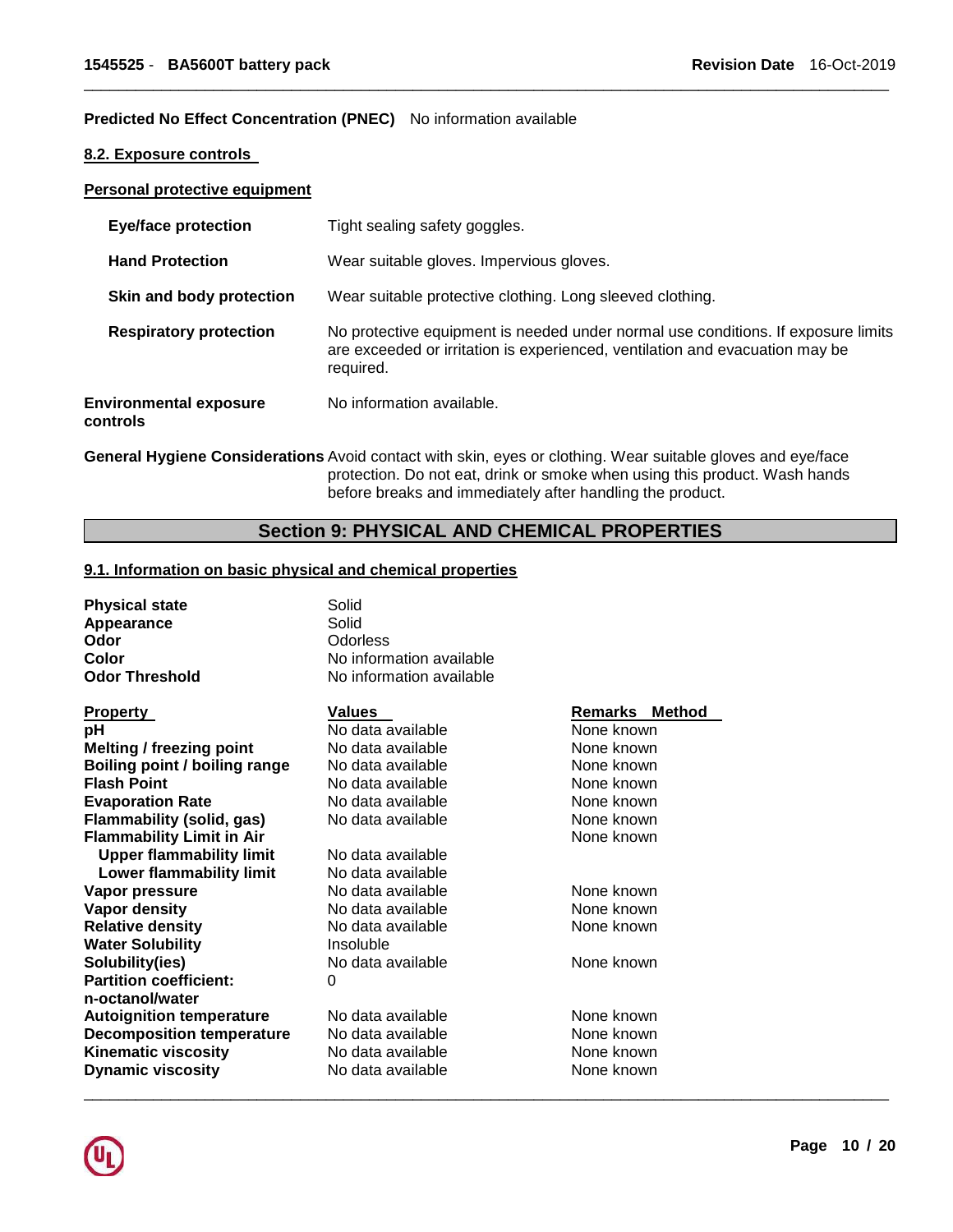| <b>Explosive properties</b><br><b>Oxidizing properties</b> | No data available<br>No data available |  |  |
|------------------------------------------------------------|----------------------------------------|--|--|
| 9.2. Other information                                     |                                        |  |  |
| <b>Softening Point</b>                                     | No information available               |  |  |
| <b>Molecular Weight</b>                                    | No information available               |  |  |
| <b>VOC Content (%)</b>                                     | No information available               |  |  |
| <b>Liquid Density</b>                                      | No information available               |  |  |
| <b>Bulk Density</b>                                        | No information available               |  |  |
| <b>Particle Size</b>                                       | No information available               |  |  |
| <b>Particle Size Distribution</b>                          | No information available               |  |  |

# **Section 10: STABILITY AND REACTIVITY**

\_\_\_\_\_\_\_\_\_\_\_\_\_\_\_\_\_\_\_\_\_\_\_\_\_\_\_\_\_\_\_\_\_\_\_\_\_\_\_\_\_\_\_\_\_\_\_\_\_\_\_\_\_\_\_\_\_\_\_\_\_\_\_\_\_\_\_\_\_\_\_\_\_\_\_\_\_\_\_\_\_\_\_\_\_\_\_\_\_\_\_\_\_

#### **10.1. Reactivity**

**Remarks** No data available.

#### **10.2. Chemical stability**

Stable under normal conditions.

#### **10.3. Possibility of hazardous reactions**

| <b>Possibility of Hazardous</b><br><b>Reactions</b>       | None under normal processing.            |
|-----------------------------------------------------------|------------------------------------------|
| <b>Hazardous Polymerization</b>                           | Hazardous polymerization does not occur. |
| <b>10.4. Conditions to avoid</b>                          |                                          |
| None known.                                               |                                          |
| <b>Explosion Data</b><br>Sensitivity to Mechanical Impact | NONE.                                    |

Sensitivity to Static Discharge NONE.

#### **10.5. Incompatible materials**

Strong acids, Strong bases, Strong oxidizing agents.

# **10.6. Hazardous decomposition products**

Carbon oxides.

# **Section 11: TOXICOLOGICAL INFORMATION**

\_\_\_\_\_\_\_\_\_\_\_\_\_\_\_\_\_\_\_\_\_\_\_\_\_\_\_\_\_\_\_\_\_\_\_\_\_\_\_\_\_\_\_\_\_\_\_\_\_\_\_\_\_\_\_\_\_\_\_\_\_\_\_\_\_\_\_\_\_\_\_\_\_\_\_\_\_\_\_\_\_\_\_\_\_\_\_\_\_\_\_\_\_

# **11.1. Information on toxicological effects**

### **Information on likely routes of exposure**

**Product Information** 

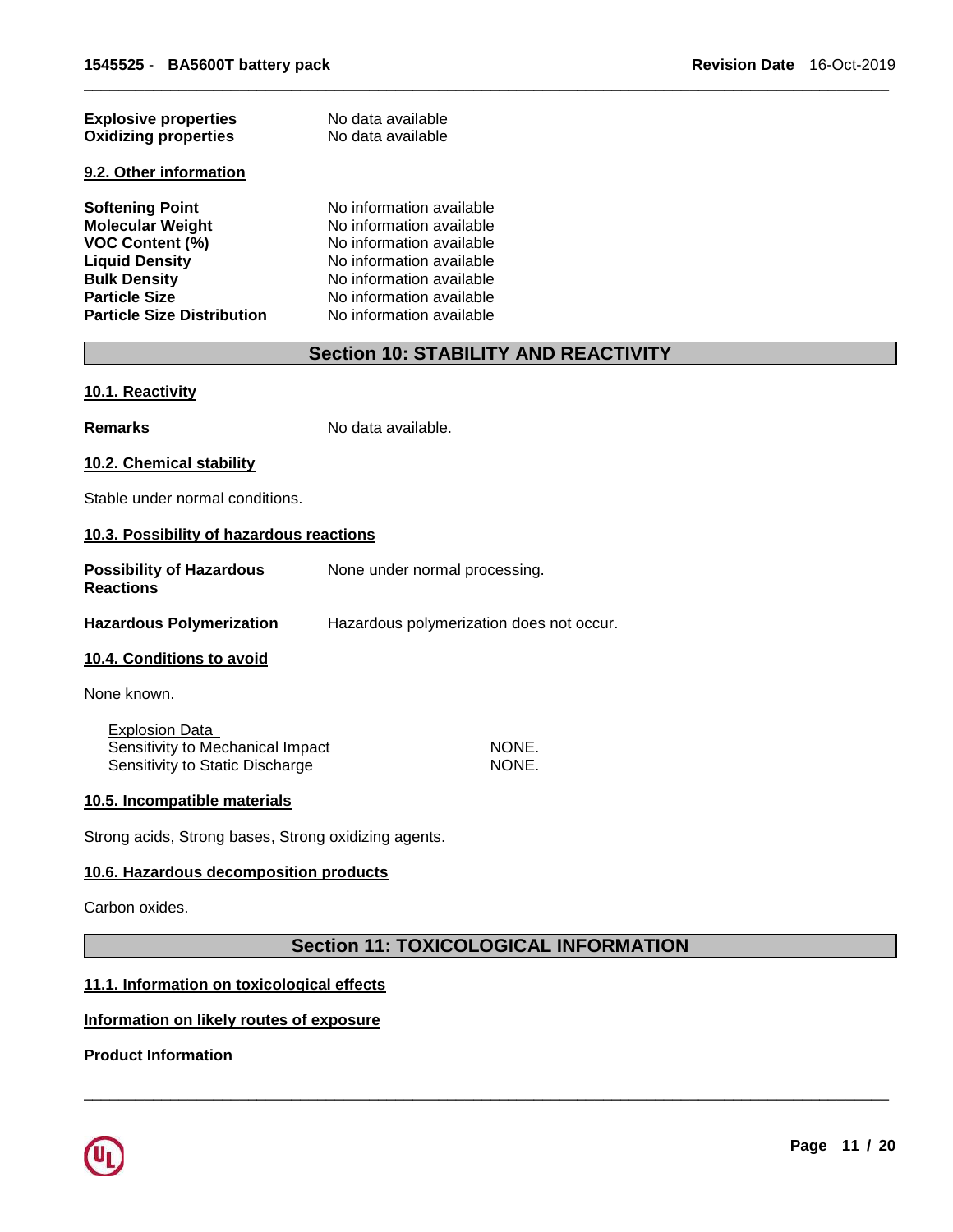| <b>Inhalation</b>   | Specific test data for the substance or mixture is not available. May cause irritation<br>of respiratory tract.                                                                                                                                                     |
|---------------------|---------------------------------------------------------------------------------------------------------------------------------------------------------------------------------------------------------------------------------------------------------------------|
| Eye contact         | Specific test data for the substance or mixture is not available. Severely irritating<br>to eyes. Causes serious eye damage. May cause burns. May cause irreversible<br>damage to eyes. (based on components).                                                      |
| <b>Skin contact</b> | Specific test data for the substance or mixture is not available. May cause<br>sensitization by skin contact. Repeated or prolonged skin contact may cause<br>allergic reactions with susceptible persons. (based on components). Causes skin<br><i>irritation.</i> |
| Ingestion           | Specific test data for the substance or mixture is not available. Ingestion may<br>cause gastrointestinal irritation, nausea, vomiting and diarrhea.                                                                                                                |
|                     | Symptoms related to the physical, chemical and toxicological characteristics                                                                                                                                                                                        |
| <b>Symptoms</b>     | Redness. Burning. May cause blindness. Itching. Rashes. Hives. May cause<br>redness and tearing of the eyes.                                                                                                                                                        |

# **Numerical measures of toxicity**

#### **Acute Toxicity**

# **Unknown acute toxicity**

131 % of the mixture consists of ingredient(s) of unknown toxicity

97 % of the mixture consists of ingredient(s) of unknown acute oral toxicity

131 % of the mixture consists of ingredient(s) of unknown acute dermal toxicity

130 % of the mixture consists of ingredient(s) of unknown acute inhalation toxicity (gas)

130 % of the mixture consists of ingredient(s) of unknown acute inhalation toxicity (vapor)

130 % of the mixture consists of ingredient(s) of unknown acute inhalation toxicity (dust/mist)

#### **Component Information**

| Chemical name          | Oral LD50              | Dermal LD50                | Inhalation LC50                          |
|------------------------|------------------------|----------------------------|------------------------------------------|
| Graphite               |                        |                            | $> 2000$ mg/m <sup>3</sup><br>$Rat)$ 4 h |
| llron                  | Rat \<br>$=$ 30 g/kg   |                            |                                          |
| Methyl propionate      | Rat)<br>$= 5$ g/kg     | Rabbit)<br>$>$ 5 g/kg      |                                          |
| Lithium Cobalt Oxide   | Rat)<br>> 5000 mg/kg   | > 2000 mg/kg<br>(Rat)      | (Rat) 4 h<br>$> 5.05$ mg/L               |
| (CoLiO2)               |                        |                            |                                          |
| <b>Nickel</b>          | Rat \<br>> 9000 mg/kg  |                            | $Rat)$ 1 h<br>$> 10.2$ mg/L              |
| Lithium carbonate      | $= 525$ mg/kg<br>Rat \ | ۰                          | $> 2.17$ mg/L<br>$Rat)$ 4 h              |
| Iron oxide             | > 10000 mg/kg<br>Rat)  |                            |                                          |
| Ethylbenzene           | $= 3500$ mg/kg<br>Rat) | Rabbit)<br>$= 15400$ mg/kg | $Rat)$ 4 h<br>$= 17.4$ mg/L              |
| Carbon black           | > 15400 mg/kg<br>Rat)  | $>$ 3 g/kg<br>Rabbit)      |                                          |
| 1-Methyl-2-pyrrolidone | $= 3914$ mg/kg<br>Rat  | Rabbit<br>$= 8$ g/kg       | $Rat)$ 4 h<br>$> 5.1$ mg/L               |

\_\_\_\_\_\_\_\_\_\_\_\_\_\_\_\_\_\_\_\_\_\_\_\_\_\_\_\_\_\_\_\_\_\_\_\_\_\_\_\_\_\_\_\_\_\_\_\_\_\_\_\_\_\_\_\_\_\_\_\_\_\_\_\_\_\_\_\_\_\_\_\_\_\_\_\_\_\_\_\_\_\_\_\_\_\_\_\_\_\_\_\_\_

# **Delayed and immediate effects as well as chronic effects from short and long-term exposure**

**Skin corrosion/irritation Classification based on data available for ingredients. Irritating to skin.** 

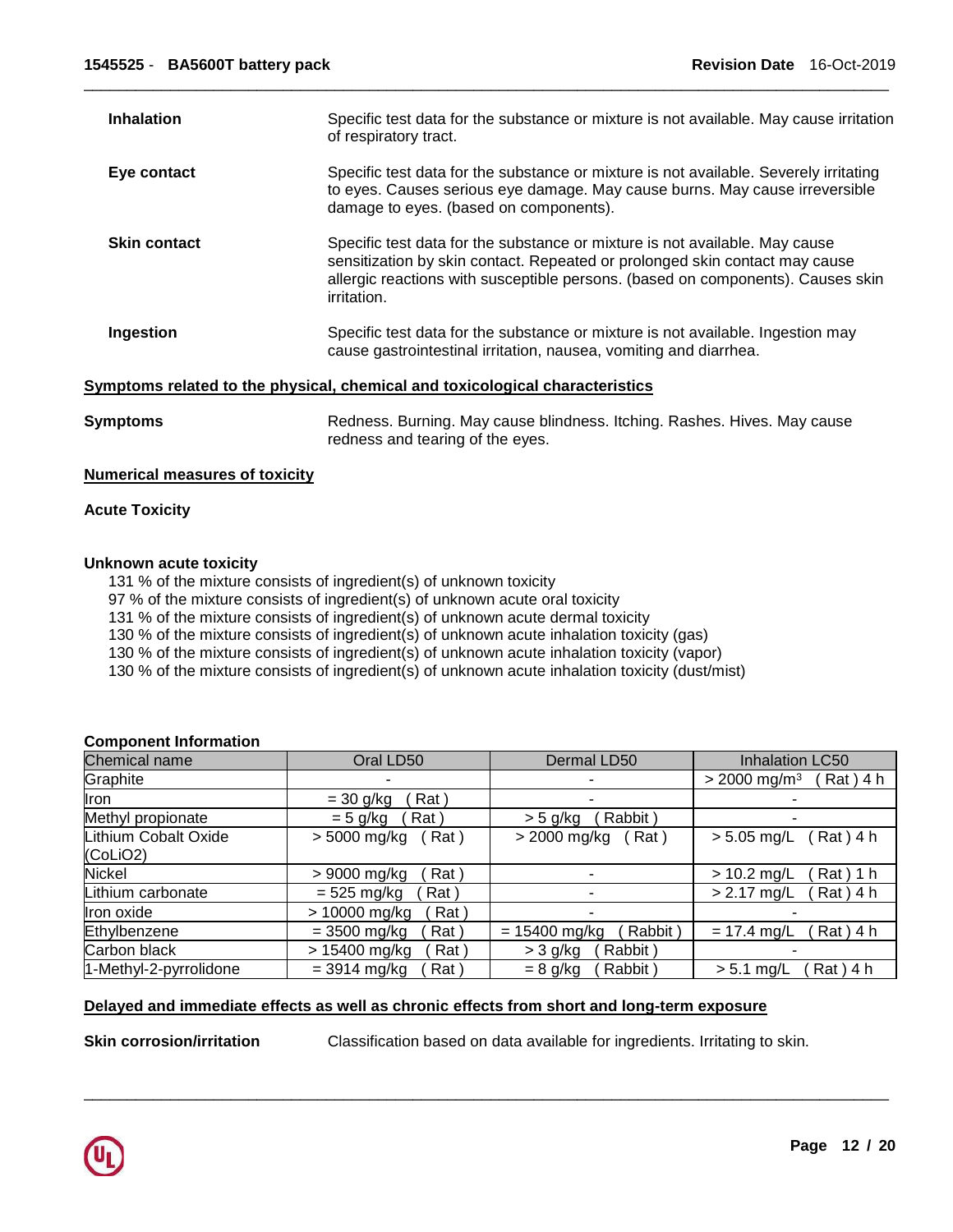| Serious eye damage/eye<br>irritation                                                                                                                                                   | Classification based on data available for ingredients. Causes burns. Risk of<br>serious damage to eyes.                                                                                                          |                                                                                                                                   |  |
|----------------------------------------------------------------------------------------------------------------------------------------------------------------------------------------|-------------------------------------------------------------------------------------------------------------------------------------------------------------------------------------------------------------------|-----------------------------------------------------------------------------------------------------------------------------------|--|
| Respiratory or skin sensitization May cause sensitization by skin contact.                                                                                                             |                                                                                                                                                                                                                   |                                                                                                                                   |  |
| <b>Germ cell mutagenicity</b>                                                                                                                                                          | No information available.                                                                                                                                                                                         |                                                                                                                                   |  |
| Carcinogenicity                                                                                                                                                                        | Contains a known or suspected carcinogen. Classification based on data available<br>for ingredients. Suspected of causing cancer.<br>The table below indicates whether each agency has listed any ingredient as a |                                                                                                                                   |  |
|                                                                                                                                                                                        | carcinogen                                                                                                                                                                                                        |                                                                                                                                   |  |
| Chemical name                                                                                                                                                                          |                                                                                                                                                                                                                   | European Union                                                                                                                    |  |
| Nickel                                                                                                                                                                                 |                                                                                                                                                                                                                   | Carc. 2                                                                                                                           |  |
| <b>Reproductive Toxicity</b><br>Contains a known or suspected reproductive toxin. Classification based on data<br>available for ingredients. May damage fertility or the unborn child. |                                                                                                                                                                                                                   |                                                                                                                                   |  |
|                                                                                                                                                                                        |                                                                                                                                                                                                                   | The table below indicates ingredients above the cut-off threshold considered as relevant which are listed as reproductive toxins. |  |
| Chemical name                                                                                                                                                                          |                                                                                                                                                                                                                   | European Union                                                                                                                    |  |
| 1-Methyl-2-pyrrolidone                                                                                                                                                                 |                                                                                                                                                                                                                   | Repr. 1B                                                                                                                          |  |

- **STOT single exposure** No information available.
- **STOT - repeated exposure** May cause damage to organs through prolonged or repeated exposure.

H373 - May cause damage to the following organs through prolonged or repeated exposure: Respiratory system.

Aspiration hazard **No information available.** 

# **Section 12: ECOLOGICAL INFORMATION**

# **12.1. Toxicity**

**Ecotoxicity Very toxic to aquatic life with long lasting effects...** 

**Unknown aquatic toxicity** 0 % of the mixture consists of component(s) of unknown hazards to the aquatic environment.

| Chemical name | Toxicity to Algae    | Toxicity to Fish         | Toxicity to    | Daphnia Magna (Water    |
|---------------|----------------------|--------------------------|----------------|-------------------------|
|               |                      |                          | Microorganisms | Flea)                   |
| Graphite      |                      | 96h LC50: > 100 mg/L     |                |                         |
|               |                      | (Danio rerio)            |                |                         |
| <b>Iron</b>   |                      | $ 96h$ LC50: = 13.6 mg/L |                |                         |
|               |                      | (Morone saxatilis)       |                |                         |
| Copper        | 72h EC50: 0.0426 -   | 96h LC50: $= 0.052$      |                | 48h EC50: = $0.03$ mg/L |
|               | $0.0535$ mg/L        | mg/L (Oncorhynchus       |                |                         |
|               | (Pseudokirchneriella | mykiss) 96h LC50: $=$    |                |                         |
|               | subcapitata) 96h     | 0.3 mg/L (Cyprinus       |                |                         |

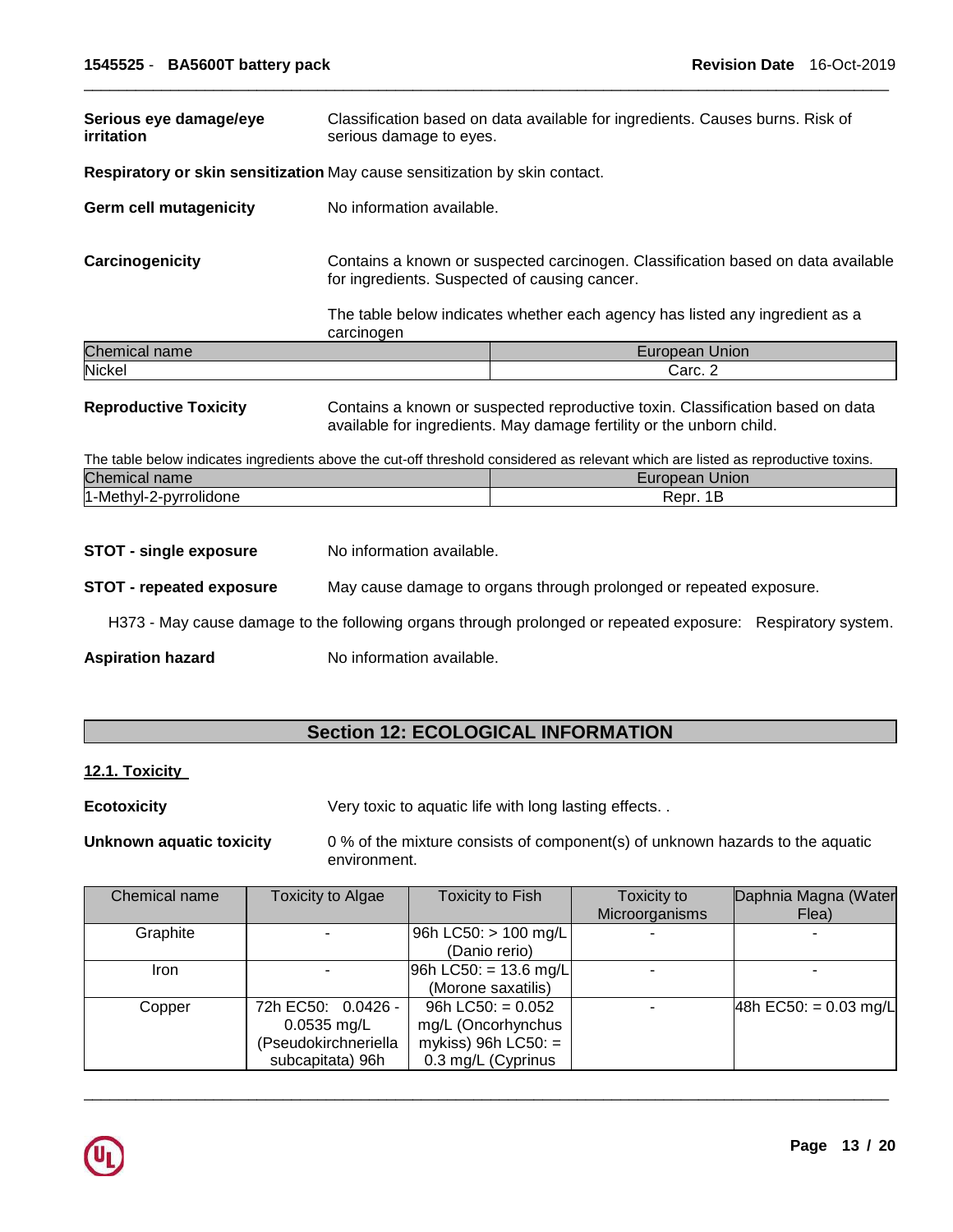| 0.0068 - 0.0156 mg/L<br>mg/L<br>(Pseudokirchneriella<br>(Pimephales promelas)<br>subcapitata)<br>96h LC50: = $0.2$ mg/L<br>(Pimephales promelas)<br>96h LC50: = $0.8$ mg/L<br>(Cyprinus carpio) 96h<br>$LC50: = 0.112$ mg/L<br>(Poecilia reticulata)<br>96h LC50: = 1.25 mg/L<br>(Lepomis macrochirus)<br>96h LC50: < 0.3 mg/L<br>(Pimephales promelas)<br>Nickel<br>96h EC50: 0.174 -<br>48h EC50: = $1$ mg/L<br>96h LC50: $= 1.3$ mg/L<br>0.311 mg/L<br>(Cyprinus carpio) 96h<br>48h EC50: > 100 mg/L<br>(Pseudokirchneriella<br>$LC50: = 10.4$ mg/L<br>(Cyprinus carpio) 96h<br>subcapitata) 72h<br>$LC50:$ > 100 mg/L<br>$EC50: = 0.18$ mg/L<br>(Pseudokirchneriella<br>(Brachydanio rerio)<br>subcapitata)<br>Lithium carbonate<br>96h LC50: = 30.3 mg/L<br>(Oncorhynchus<br>mykiss)<br>Iron oxide<br>96h LC50: $= 100000$<br>mg/L (Danio rerio)<br>$EC50 = 9.68$ mg/L 30<br>48h EC50: 1.8 - 2.4<br>Ethylbenzene<br>72h EC50: = 4.6 mg/L<br>96h LC50: 11.0 - 18.0<br>(Pseudokirchneriella<br>mg/L (Oncorhynchus<br>min<br>mg/L<br>subcapitata) 72h<br>mykiss) 96h LC50: $=$<br>$EC50 = 96$ mg/L 24 h<br>EC50: 2.6 - 11.3<br>4.2 mg/L<br>(Oncorhynchus<br>mg/L<br>(Pseudokirchneriella<br>mykiss) 96h LC50:<br>subcapitata) 96h<br>7.55 - 11 mg/L<br>EC50: 1.7 - 7.6 mg/L (Pimephales promelas)<br>96h LC50: 9.1 - 15.6<br>(Pseudokirchneriella<br>subcapitata) 96h<br>mg/L (Pimephales<br>$EC50: > 438$ mg/L<br>promelas) 96h LC50: $=$<br>(Pseudokirchneriella<br>32 mg/L (Lepomis<br>subcapitata)<br>macrochirus) 96h<br>$LC50: = 9.6$ mg/L<br>(Poecilia reticulata)<br>Carbon black<br>24h EC50: > 5600<br>mg/L<br>96h $LC50: = 1400$<br>48h EC50: = 4897<br>1-Methyl-2-pyrrolidone 72h EC50: > 500 mg/L<br>(Desmodesmus<br>mg/L (Poecilia<br>mg/L<br>reticulata) 96h LC50: =<br>subspicatus)<br>832 mg/L (Lepomis<br>macrochirus) 96h<br>$LC50: = 1072$ mg/L<br>(Pimephales promelas)<br>96h LC50: $= 4000$ |                          |                       |  |
|----------------------------------------------------------------------------------------------------------------------------------------------------------------------------------------------------------------------------------------------------------------------------------------------------------------------------------------------------------------------------------------------------------------------------------------------------------------------------------------------------------------------------------------------------------------------------------------------------------------------------------------------------------------------------------------------------------------------------------------------------------------------------------------------------------------------------------------------------------------------------------------------------------------------------------------------------------------------------------------------------------------------------------------------------------------------------------------------------------------------------------------------------------------------------------------------------------------------------------------------------------------------------------------------------------------------------------------------------------------------------------------------------------------------------------------------------------------------------------------------------------------------------------------------------------------------------------------------------------------------------------------------------------------------------------------------------------------------------------------------------------------------------------------------------------------------------------------------------------------------------------------------------------------------|--------------------------|-----------------------|--|
|                                                                                                                                                                                                                                                                                                                                                                                                                                                                                                                                                                                                                                                                                                                                                                                                                                                                                                                                                                                                                                                                                                                                                                                                                                                                                                                                                                                                                                                                                                                                                                                                                                                                                                                                                                                                                                                                                                                      | $0.031 - 0.054$<br>EC50: | carpio) 96h LC50:     |  |
|                                                                                                                                                                                                                                                                                                                                                                                                                                                                                                                                                                                                                                                                                                                                                                                                                                                                                                                                                                                                                                                                                                                                                                                                                                                                                                                                                                                                                                                                                                                                                                                                                                                                                                                                                                                                                                                                                                                      |                          |                       |  |
|                                                                                                                                                                                                                                                                                                                                                                                                                                                                                                                                                                                                                                                                                                                                                                                                                                                                                                                                                                                                                                                                                                                                                                                                                                                                                                                                                                                                                                                                                                                                                                                                                                                                                                                                                                                                                                                                                                                      |                          |                       |  |
|                                                                                                                                                                                                                                                                                                                                                                                                                                                                                                                                                                                                                                                                                                                                                                                                                                                                                                                                                                                                                                                                                                                                                                                                                                                                                                                                                                                                                                                                                                                                                                                                                                                                                                                                                                                                                                                                                                                      |                          |                       |  |
|                                                                                                                                                                                                                                                                                                                                                                                                                                                                                                                                                                                                                                                                                                                                                                                                                                                                                                                                                                                                                                                                                                                                                                                                                                                                                                                                                                                                                                                                                                                                                                                                                                                                                                                                                                                                                                                                                                                      |                          |                       |  |
|                                                                                                                                                                                                                                                                                                                                                                                                                                                                                                                                                                                                                                                                                                                                                                                                                                                                                                                                                                                                                                                                                                                                                                                                                                                                                                                                                                                                                                                                                                                                                                                                                                                                                                                                                                                                                                                                                                                      |                          |                       |  |
|                                                                                                                                                                                                                                                                                                                                                                                                                                                                                                                                                                                                                                                                                                                                                                                                                                                                                                                                                                                                                                                                                                                                                                                                                                                                                                                                                                                                                                                                                                                                                                                                                                                                                                                                                                                                                                                                                                                      |                          |                       |  |
|                                                                                                                                                                                                                                                                                                                                                                                                                                                                                                                                                                                                                                                                                                                                                                                                                                                                                                                                                                                                                                                                                                                                                                                                                                                                                                                                                                                                                                                                                                                                                                                                                                                                                                                                                                                                                                                                                                                      |                          |                       |  |
|                                                                                                                                                                                                                                                                                                                                                                                                                                                                                                                                                                                                                                                                                                                                                                                                                                                                                                                                                                                                                                                                                                                                                                                                                                                                                                                                                                                                                                                                                                                                                                                                                                                                                                                                                                                                                                                                                                                      |                          |                       |  |
|                                                                                                                                                                                                                                                                                                                                                                                                                                                                                                                                                                                                                                                                                                                                                                                                                                                                                                                                                                                                                                                                                                                                                                                                                                                                                                                                                                                                                                                                                                                                                                                                                                                                                                                                                                                                                                                                                                                      |                          |                       |  |
|                                                                                                                                                                                                                                                                                                                                                                                                                                                                                                                                                                                                                                                                                                                                                                                                                                                                                                                                                                                                                                                                                                                                                                                                                                                                                                                                                                                                                                                                                                                                                                                                                                                                                                                                                                                                                                                                                                                      |                          |                       |  |
|                                                                                                                                                                                                                                                                                                                                                                                                                                                                                                                                                                                                                                                                                                                                                                                                                                                                                                                                                                                                                                                                                                                                                                                                                                                                                                                                                                                                                                                                                                                                                                                                                                                                                                                                                                                                                                                                                                                      |                          |                       |  |
|                                                                                                                                                                                                                                                                                                                                                                                                                                                                                                                                                                                                                                                                                                                                                                                                                                                                                                                                                                                                                                                                                                                                                                                                                                                                                                                                                                                                                                                                                                                                                                                                                                                                                                                                                                                                                                                                                                                      |                          |                       |  |
|                                                                                                                                                                                                                                                                                                                                                                                                                                                                                                                                                                                                                                                                                                                                                                                                                                                                                                                                                                                                                                                                                                                                                                                                                                                                                                                                                                                                                                                                                                                                                                                                                                                                                                                                                                                                                                                                                                                      |                          |                       |  |
|                                                                                                                                                                                                                                                                                                                                                                                                                                                                                                                                                                                                                                                                                                                                                                                                                                                                                                                                                                                                                                                                                                                                                                                                                                                                                                                                                                                                                                                                                                                                                                                                                                                                                                                                                                                                                                                                                                                      |                          |                       |  |
|                                                                                                                                                                                                                                                                                                                                                                                                                                                                                                                                                                                                                                                                                                                                                                                                                                                                                                                                                                                                                                                                                                                                                                                                                                                                                                                                                                                                                                                                                                                                                                                                                                                                                                                                                                                                                                                                                                                      |                          |                       |  |
|                                                                                                                                                                                                                                                                                                                                                                                                                                                                                                                                                                                                                                                                                                                                                                                                                                                                                                                                                                                                                                                                                                                                                                                                                                                                                                                                                                                                                                                                                                                                                                                                                                                                                                                                                                                                                                                                                                                      |                          |                       |  |
|                                                                                                                                                                                                                                                                                                                                                                                                                                                                                                                                                                                                                                                                                                                                                                                                                                                                                                                                                                                                                                                                                                                                                                                                                                                                                                                                                                                                                                                                                                                                                                                                                                                                                                                                                                                                                                                                                                                      |                          |                       |  |
|                                                                                                                                                                                                                                                                                                                                                                                                                                                                                                                                                                                                                                                                                                                                                                                                                                                                                                                                                                                                                                                                                                                                                                                                                                                                                                                                                                                                                                                                                                                                                                                                                                                                                                                                                                                                                                                                                                                      |                          |                       |  |
|                                                                                                                                                                                                                                                                                                                                                                                                                                                                                                                                                                                                                                                                                                                                                                                                                                                                                                                                                                                                                                                                                                                                                                                                                                                                                                                                                                                                                                                                                                                                                                                                                                                                                                                                                                                                                                                                                                                      |                          |                       |  |
|                                                                                                                                                                                                                                                                                                                                                                                                                                                                                                                                                                                                                                                                                                                                                                                                                                                                                                                                                                                                                                                                                                                                                                                                                                                                                                                                                                                                                                                                                                                                                                                                                                                                                                                                                                                                                                                                                                                      |                          |                       |  |
|                                                                                                                                                                                                                                                                                                                                                                                                                                                                                                                                                                                                                                                                                                                                                                                                                                                                                                                                                                                                                                                                                                                                                                                                                                                                                                                                                                                                                                                                                                                                                                                                                                                                                                                                                                                                                                                                                                                      |                          |                       |  |
|                                                                                                                                                                                                                                                                                                                                                                                                                                                                                                                                                                                                                                                                                                                                                                                                                                                                                                                                                                                                                                                                                                                                                                                                                                                                                                                                                                                                                                                                                                                                                                                                                                                                                                                                                                                                                                                                                                                      |                          |                       |  |
|                                                                                                                                                                                                                                                                                                                                                                                                                                                                                                                                                                                                                                                                                                                                                                                                                                                                                                                                                                                                                                                                                                                                                                                                                                                                                                                                                                                                                                                                                                                                                                                                                                                                                                                                                                                                                                                                                                                      |                          |                       |  |
|                                                                                                                                                                                                                                                                                                                                                                                                                                                                                                                                                                                                                                                                                                                                                                                                                                                                                                                                                                                                                                                                                                                                                                                                                                                                                                                                                                                                                                                                                                                                                                                                                                                                                                                                                                                                                                                                                                                      |                          |                       |  |
|                                                                                                                                                                                                                                                                                                                                                                                                                                                                                                                                                                                                                                                                                                                                                                                                                                                                                                                                                                                                                                                                                                                                                                                                                                                                                                                                                                                                                                                                                                                                                                                                                                                                                                                                                                                                                                                                                                                      |                          |                       |  |
|                                                                                                                                                                                                                                                                                                                                                                                                                                                                                                                                                                                                                                                                                                                                                                                                                                                                                                                                                                                                                                                                                                                                                                                                                                                                                                                                                                                                                                                                                                                                                                                                                                                                                                                                                                                                                                                                                                                      |                          |                       |  |
|                                                                                                                                                                                                                                                                                                                                                                                                                                                                                                                                                                                                                                                                                                                                                                                                                                                                                                                                                                                                                                                                                                                                                                                                                                                                                                                                                                                                                                                                                                                                                                                                                                                                                                                                                                                                                                                                                                                      |                          |                       |  |
|                                                                                                                                                                                                                                                                                                                                                                                                                                                                                                                                                                                                                                                                                                                                                                                                                                                                                                                                                                                                                                                                                                                                                                                                                                                                                                                                                                                                                                                                                                                                                                                                                                                                                                                                                                                                                                                                                                                      |                          |                       |  |
|                                                                                                                                                                                                                                                                                                                                                                                                                                                                                                                                                                                                                                                                                                                                                                                                                                                                                                                                                                                                                                                                                                                                                                                                                                                                                                                                                                                                                                                                                                                                                                                                                                                                                                                                                                                                                                                                                                                      |                          |                       |  |
|                                                                                                                                                                                                                                                                                                                                                                                                                                                                                                                                                                                                                                                                                                                                                                                                                                                                                                                                                                                                                                                                                                                                                                                                                                                                                                                                                                                                                                                                                                                                                                                                                                                                                                                                                                                                                                                                                                                      |                          |                       |  |
|                                                                                                                                                                                                                                                                                                                                                                                                                                                                                                                                                                                                                                                                                                                                                                                                                                                                                                                                                                                                                                                                                                                                                                                                                                                                                                                                                                                                                                                                                                                                                                                                                                                                                                                                                                                                                                                                                                                      |                          |                       |  |
|                                                                                                                                                                                                                                                                                                                                                                                                                                                                                                                                                                                                                                                                                                                                                                                                                                                                                                                                                                                                                                                                                                                                                                                                                                                                                                                                                                                                                                                                                                                                                                                                                                                                                                                                                                                                                                                                                                                      |                          |                       |  |
|                                                                                                                                                                                                                                                                                                                                                                                                                                                                                                                                                                                                                                                                                                                                                                                                                                                                                                                                                                                                                                                                                                                                                                                                                                                                                                                                                                                                                                                                                                                                                                                                                                                                                                                                                                                                                                                                                                                      |                          |                       |  |
|                                                                                                                                                                                                                                                                                                                                                                                                                                                                                                                                                                                                                                                                                                                                                                                                                                                                                                                                                                                                                                                                                                                                                                                                                                                                                                                                                                                                                                                                                                                                                                                                                                                                                                                                                                                                                                                                                                                      |                          |                       |  |
|                                                                                                                                                                                                                                                                                                                                                                                                                                                                                                                                                                                                                                                                                                                                                                                                                                                                                                                                                                                                                                                                                                                                                                                                                                                                                                                                                                                                                                                                                                                                                                                                                                                                                                                                                                                                                                                                                                                      |                          |                       |  |
|                                                                                                                                                                                                                                                                                                                                                                                                                                                                                                                                                                                                                                                                                                                                                                                                                                                                                                                                                                                                                                                                                                                                                                                                                                                                                                                                                                                                                                                                                                                                                                                                                                                                                                                                                                                                                                                                                                                      |                          |                       |  |
|                                                                                                                                                                                                                                                                                                                                                                                                                                                                                                                                                                                                                                                                                                                                                                                                                                                                                                                                                                                                                                                                                                                                                                                                                                                                                                                                                                                                                                                                                                                                                                                                                                                                                                                                                                                                                                                                                                                      |                          |                       |  |
|                                                                                                                                                                                                                                                                                                                                                                                                                                                                                                                                                                                                                                                                                                                                                                                                                                                                                                                                                                                                                                                                                                                                                                                                                                                                                                                                                                                                                                                                                                                                                                                                                                                                                                                                                                                                                                                                                                                      |                          |                       |  |
|                                                                                                                                                                                                                                                                                                                                                                                                                                                                                                                                                                                                                                                                                                                                                                                                                                                                                                                                                                                                                                                                                                                                                                                                                                                                                                                                                                                                                                                                                                                                                                                                                                                                                                                                                                                                                                                                                                                      |                          |                       |  |
|                                                                                                                                                                                                                                                                                                                                                                                                                                                                                                                                                                                                                                                                                                                                                                                                                                                                                                                                                                                                                                                                                                                                                                                                                                                                                                                                                                                                                                                                                                                                                                                                                                                                                                                                                                                                                                                                                                                      |                          |                       |  |
|                                                                                                                                                                                                                                                                                                                                                                                                                                                                                                                                                                                                                                                                                                                                                                                                                                                                                                                                                                                                                                                                                                                                                                                                                                                                                                                                                                                                                                                                                                                                                                                                                                                                                                                                                                                                                                                                                                                      |                          |                       |  |
|                                                                                                                                                                                                                                                                                                                                                                                                                                                                                                                                                                                                                                                                                                                                                                                                                                                                                                                                                                                                                                                                                                                                                                                                                                                                                                                                                                                                                                                                                                                                                                                                                                                                                                                                                                                                                                                                                                                      |                          |                       |  |
|                                                                                                                                                                                                                                                                                                                                                                                                                                                                                                                                                                                                                                                                                                                                                                                                                                                                                                                                                                                                                                                                                                                                                                                                                                                                                                                                                                                                                                                                                                                                                                                                                                                                                                                                                                                                                                                                                                                      |                          |                       |  |
|                                                                                                                                                                                                                                                                                                                                                                                                                                                                                                                                                                                                                                                                                                                                                                                                                                                                                                                                                                                                                                                                                                                                                                                                                                                                                                                                                                                                                                                                                                                                                                                                                                                                                                                                                                                                                                                                                                                      |                          |                       |  |
|                                                                                                                                                                                                                                                                                                                                                                                                                                                                                                                                                                                                                                                                                                                                                                                                                                                                                                                                                                                                                                                                                                                                                                                                                                                                                                                                                                                                                                                                                                                                                                                                                                                                                                                                                                                                                                                                                                                      |                          |                       |  |
|                                                                                                                                                                                                                                                                                                                                                                                                                                                                                                                                                                                                                                                                                                                                                                                                                                                                                                                                                                                                                                                                                                                                                                                                                                                                                                                                                                                                                                                                                                                                                                                                                                                                                                                                                                                                                                                                                                                      |                          |                       |  |
|                                                                                                                                                                                                                                                                                                                                                                                                                                                                                                                                                                                                                                                                                                                                                                                                                                                                                                                                                                                                                                                                                                                                                                                                                                                                                                                                                                                                                                                                                                                                                                                                                                                                                                                                                                                                                                                                                                                      |                          |                       |  |
|                                                                                                                                                                                                                                                                                                                                                                                                                                                                                                                                                                                                                                                                                                                                                                                                                                                                                                                                                                                                                                                                                                                                                                                                                                                                                                                                                                                                                                                                                                                                                                                                                                                                                                                                                                                                                                                                                                                      |                          |                       |  |
|                                                                                                                                                                                                                                                                                                                                                                                                                                                                                                                                                                                                                                                                                                                                                                                                                                                                                                                                                                                                                                                                                                                                                                                                                                                                                                                                                                                                                                                                                                                                                                                                                                                                                                                                                                                                                                                                                                                      |                          |                       |  |
|                                                                                                                                                                                                                                                                                                                                                                                                                                                                                                                                                                                                                                                                                                                                                                                                                                                                                                                                                                                                                                                                                                                                                                                                                                                                                                                                                                                                                                                                                                                                                                                                                                                                                                                                                                                                                                                                                                                      |                          |                       |  |
|                                                                                                                                                                                                                                                                                                                                                                                                                                                                                                                                                                                                                                                                                                                                                                                                                                                                                                                                                                                                                                                                                                                                                                                                                                                                                                                                                                                                                                                                                                                                                                                                                                                                                                                                                                                                                                                                                                                      |                          | mg/L (Leuciscus idus) |  |

\_\_\_\_\_\_\_\_\_\_\_\_\_\_\_\_\_\_\_\_\_\_\_\_\_\_\_\_\_\_\_\_\_\_\_\_\_\_\_\_\_\_\_\_\_\_\_\_\_\_\_\_\_\_\_\_\_\_\_\_\_\_\_\_\_\_\_\_\_\_\_\_\_\_\_\_\_\_\_\_\_\_\_\_\_\_\_\_\_\_\_\_\_

# **12.2. Persistence and degradability**

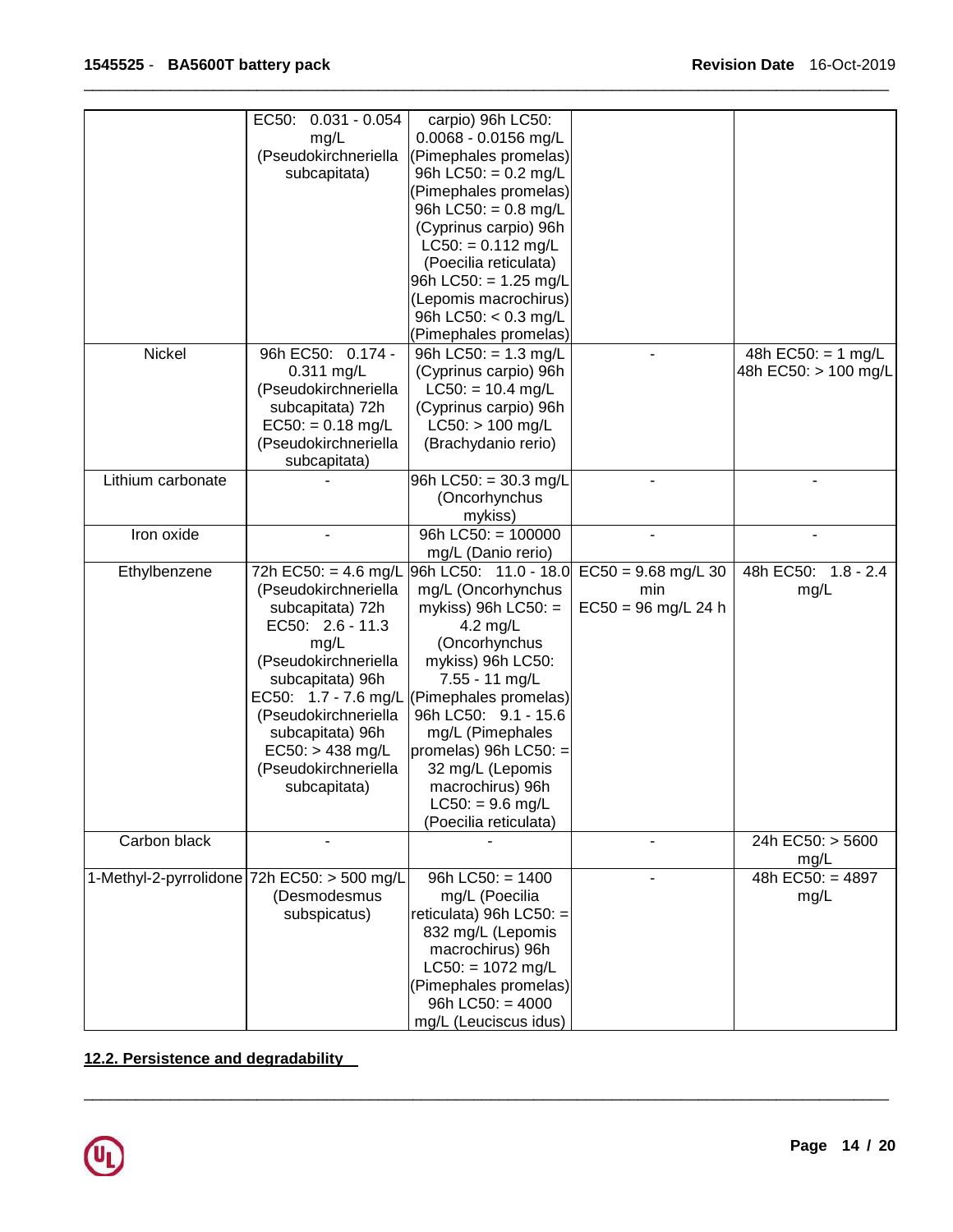Persistence and Degradability No information available.

.

# **12.3. Bioaccumulative potential**

#### **Bioaccumulation**

| Chemical               | Pow           |
|------------------------|---------------|
| name                   | $\sim$ 00     |
| Ethylb                 | $\sim$ $\sim$ |
| penzene                | J.Z           |
| 1-Methyl-2-pyrrolidone | $-0.46$       |

\_\_\_\_\_\_\_\_\_\_\_\_\_\_\_\_\_\_\_\_\_\_\_\_\_\_\_\_\_\_\_\_\_\_\_\_\_\_\_\_\_\_\_\_\_\_\_\_\_\_\_\_\_\_\_\_\_\_\_\_\_\_\_\_\_\_\_\_\_\_\_\_\_\_\_\_\_\_\_\_\_\_\_\_\_\_\_\_\_\_\_\_\_

#### **12.4. Mobility in soil**

**Mobility in soil No information available.** 

# **12.5. Results of PBT and vPvB assessment**

#### **PBT and vPvB assessment** No information available.

| Chemical name                       | PBT and vPvB assessment                             |
|-------------------------------------|-----------------------------------------------------|
| Graphite                            | The substance is not PBT / vPvB PBT assessment does |
|                                     | not apply                                           |
| <b>Iron</b>                         | The substance is not PBT / vPvB PBT assessment does |
|                                     | not apply                                           |
| Copper                              | The substance is not PBT / vPvB PBT assessment does |
|                                     | not apply                                           |
| Lithium Cobalt Oxide (CoLiO2)       | PBT assessment does not apply                       |
| Aluminum                            | The substance is not PBT / vPvB PBT assessment does |
|                                     | not apply                                           |
| Phosphate(1-), hexafluoro-, lithium | The substance is not PBT / vPvB PBT assessment does |
|                                     | not apply                                           |
| Nickel                              | The substance is not PBT / vPvB PBT assessment does |
|                                     | not apply                                           |
| Lithium carbonate                   | The substance is not PBT / vPvB PBT assessment does |
|                                     | not apply                                           |
| Iron oxide                          | The substance is not PBT / vPvB PBT assessment does |
|                                     | not apply                                           |
| Ethylbenzene                        | The substance is not PBT / vPvB                     |
| Chromium                            | The substance is not PBT / vPvB PBT assessment does |
|                                     | not apply                                           |
| Carbon black                        | The substance is not PBT / vPvB PBT assessment does |
|                                     | not apply                                           |
| 1-Methyl-2-pyrrolidone              | The substance is not PBT / vPvB PBT assessment does |
|                                     | not apply                                           |

# **12.6. Other adverse effects**

**Other adverse effects** No information available.

# \_\_\_\_\_\_\_\_\_\_\_\_\_\_\_\_\_\_\_\_\_\_\_\_\_\_\_\_\_\_\_\_\_\_\_\_\_\_\_\_\_\_\_\_\_\_\_\_\_\_\_\_\_\_\_\_\_\_\_\_\_\_\_\_\_\_\_\_\_\_\_\_\_\_\_\_\_\_\_\_\_\_\_\_\_\_\_\_\_\_\_\_\_ **Section 13: DISPOSAL CONSIDERATIONS**

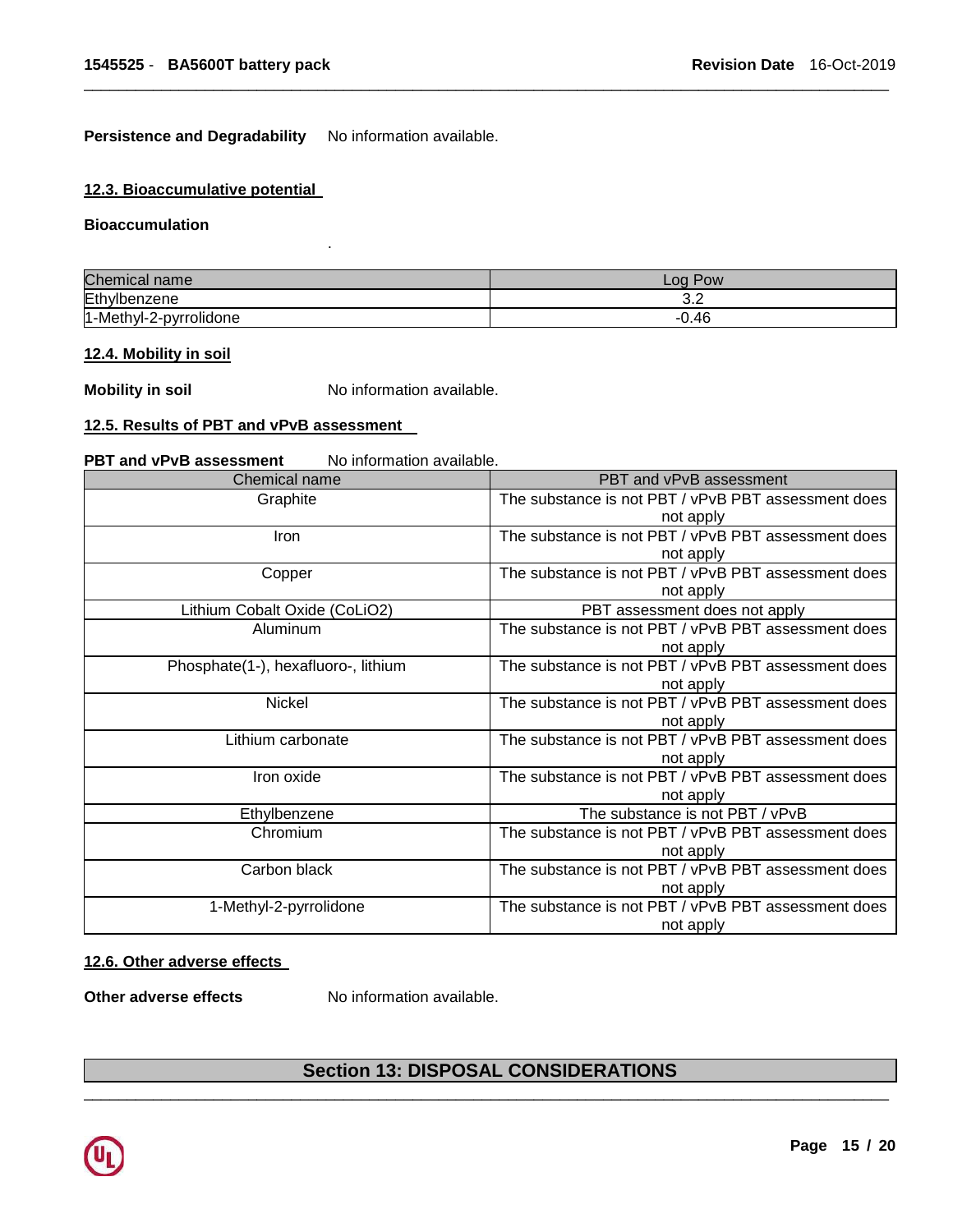| 13.1. Waste treatment methods                                                                                                                                                                                                                                                                             |                                                                                                                                                                                                                                                                                                                                                                                                                                                                                                                                                                                                                                                                                                                                                                                                                                                                                                                                                                                                                                                                                                                                                                                                    |  |
|-----------------------------------------------------------------------------------------------------------------------------------------------------------------------------------------------------------------------------------------------------------------------------------------------------------|----------------------------------------------------------------------------------------------------------------------------------------------------------------------------------------------------------------------------------------------------------------------------------------------------------------------------------------------------------------------------------------------------------------------------------------------------------------------------------------------------------------------------------------------------------------------------------------------------------------------------------------------------------------------------------------------------------------------------------------------------------------------------------------------------------------------------------------------------------------------------------------------------------------------------------------------------------------------------------------------------------------------------------------------------------------------------------------------------------------------------------------------------------------------------------------------------|--|
| Waste from residues/unused<br>products                                                                                                                                                                                                                                                                    | Dispose of in accordance with local regulations. Dispose of waste in accordance<br>with environmental legislation.                                                                                                                                                                                                                                                                                                                                                                                                                                                                                                                                                                                                                                                                                                                                                                                                                                                                                                                                                                                                                                                                                 |  |
| <b>Contaminated packaging</b>                                                                                                                                                                                                                                                                             | No information available.                                                                                                                                                                                                                                                                                                                                                                                                                                                                                                                                                                                                                                                                                                                                                                                                                                                                                                                                                                                                                                                                                                                                                                          |  |
|                                                                                                                                                                                                                                                                                                           | <b>Section 14: TRANSPORT INFORMATION</b>                                                                                                                                                                                                                                                                                                                                                                                                                                                                                                                                                                                                                                                                                                                                                                                                                                                                                                                                                                                                                                                                                                                                                           |  |
| Note:                                                                                                                                                                                                                                                                                                     | The transportation of primary lithium cells and batteries is regulated by the<br>International Civil Aviation Organization, International Air Transport Association,<br>International Maritime Dangerous Goods Code and the US Department of<br>Transportation. The batteries must meet the following criteria for shipment: 1.<br>Air shipments must meet the requirements listed in Special Provision A45 of the<br>International Air Transport Association Dangerous Goods Regulations. 2. Meet<br>the requirements for the US Department of Transportation listed in 49 CFR<br>173.185. 3. The transport of primary lithium batteries is prohibited aboard<br>passenger aircraft. Refer to the Federal Register December 15, 2004<br>(Hazardous Materials; Prohibited on the Transportation of Primary Lithium<br>Batteries and Cells Aboard Passenger Aircraft; Final Rule)<br>Lithium batteries shipped as "Lithium batteries", "Lithium batteries packed with<br>equipment", or "Lithium batteries contained in equipment" may not be classified as<br>"Dangerous Goods" when shipped in accordance with "special provision A45 of<br>IATA-DGR" or "special provision 188 of IMO-IMDG Code" |  |
| <b>IMDG/IMO</b><br>14.1<br>UN-No.<br>14.2 Proper Shipping Name<br><b>Description</b><br>14.3 Hazard Class<br>14.4 Packing Group<br><b>Marine Pollutant</b><br>14.5<br><b>14.6 Special Provisions</b><br>EmS-No.<br>14.7 Transport in bulk<br>according to Annex II of<br>MARPOL 73/78 and the IBC<br>Code | <b>UN3480</b><br><b>LITHIUM ION BATTERIES</b><br>UN3480, LITHIUM ION BATTERIES, 9<br>9<br>This product contains a chemical which is listed as a marine pollutant according to<br><b>IMDG/IMO</b><br><b>NONE</b><br>$F-A, S-I$<br>No information available                                                                                                                                                                                                                                                                                                                                                                                                                                                                                                                                                                                                                                                                                                                                                                                                                                                                                                                                          |  |
| <u>RID</u><br>14.1 UN-No.<br><b>Proper Shipping Name</b><br>14.2<br><b>Description</b><br>14.3 Hazard Class<br>14.4 Packing Group<br>14.5 Environmental hazard<br><b>14.6 Special Provisions</b><br><b>Classification code</b>                                                                            | <b>UN3480</b><br><b>LITHIUM ION BATTERIES</b><br>UN3480, LITHIUM ION BATTERIES, 9<br>9<br>Not applicable<br><b>NONE</b><br>M4                                                                                                                                                                                                                                                                                                                                                                                                                                                                                                                                                                                                                                                                                                                                                                                                                                                                                                                                                                                                                                                                      |  |
| <b>ADR</b>                                                                                                                                                                                                                                                                                                |                                                                                                                                                                                                                                                                                                                                                                                                                                                                                                                                                                                                                                                                                                                                                                                                                                                                                                                                                                                                                                                                                                                                                                                                    |  |

# **ADR**

**14.1 UN-No.** UN3480

**14.2 Proper Shipping Name** LITHIUM ION BATTERIES

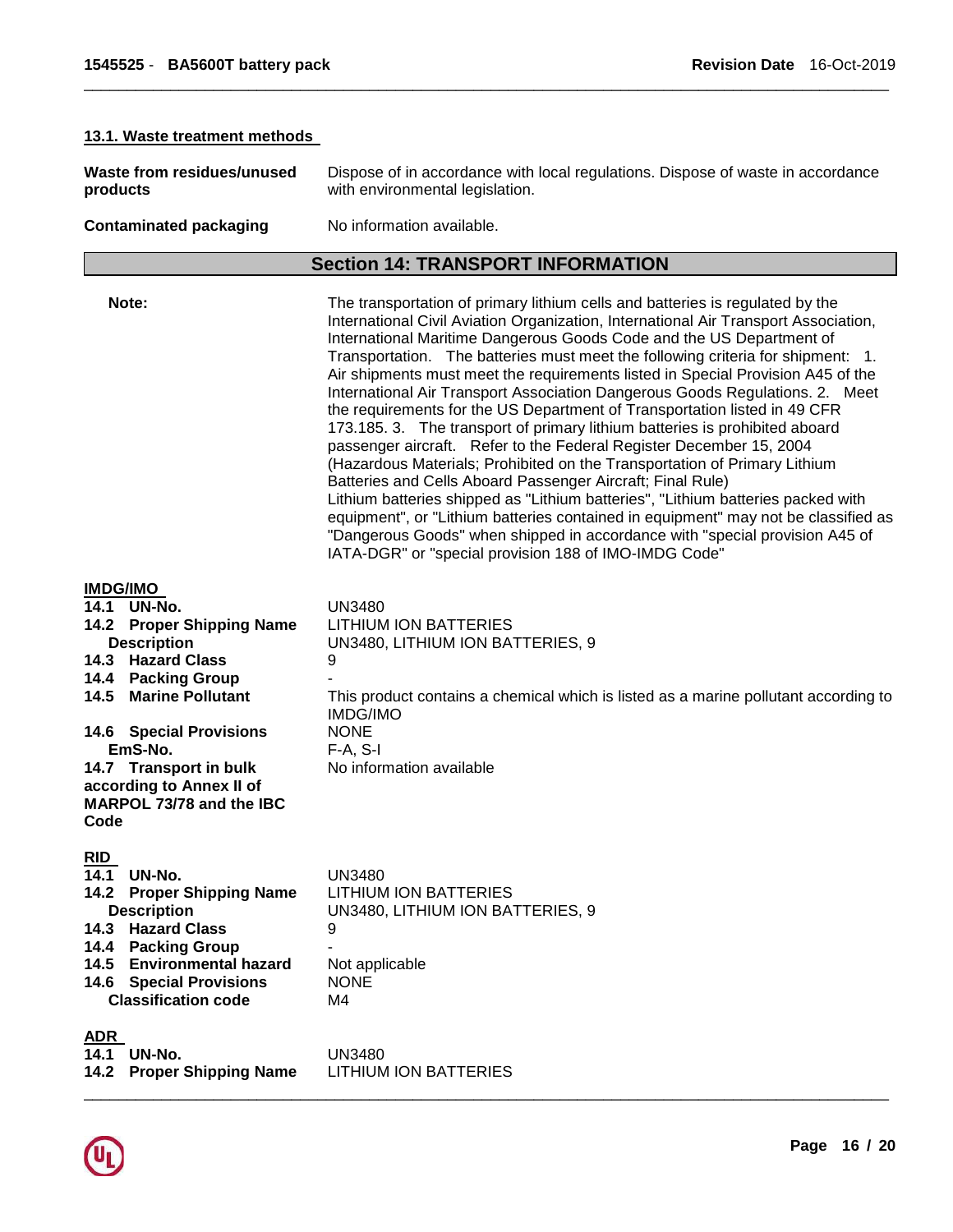|             | <b>Description</b><br>14.3 Hazard Class<br>14.4 Packing Group<br>14.5 Environmental hazard<br><b>14.6 Special Provisions</b><br><b>Classification code</b> | UN3480, LITHIUM ION BATTERIES, 9<br>9<br>Not applicable<br><b>NONE</b><br>M4 |
|-------------|------------------------------------------------------------------------------------------------------------------------------------------------------------|------------------------------------------------------------------------------|
| <b>IATA</b> |                                                                                                                                                            |                                                                              |
| 14.1        | UN-No.                                                                                                                                                     | <b>UN3480</b>                                                                |
| 14.2        | <b>Proper Shipping Name</b>                                                                                                                                | LITHIUM ION BATTERIES                                                        |
|             | <b>Description</b>                                                                                                                                         | UN3480, LITHIUM ION BATTERIES, 9                                             |
|             | 14.3 Hazard Class                                                                                                                                          | 9                                                                            |
| 14.4        | <b>Packing Group</b>                                                                                                                                       |                                                                              |
|             | 14.5 Environmental hazard                                                                                                                                  | Not applicable                                                               |
| 14.6        | <b>Special Provisions</b>                                                                                                                                  | <b>NONE</b>                                                                  |

# **Section 15: REGULATORY INFORMATION**

\_\_\_\_\_\_\_\_\_\_\_\_\_\_\_\_\_\_\_\_\_\_\_\_\_\_\_\_\_\_\_\_\_\_\_\_\_\_\_\_\_\_\_\_\_\_\_\_\_\_\_\_\_\_\_\_\_\_\_\_\_\_\_\_\_\_\_\_\_\_\_\_\_\_\_\_\_\_\_\_\_\_\_\_\_\_\_\_\_\_\_\_\_

# **15.1. Safety, health and environmental regulations/legislation specific for the substance or mixture**

### **National regulations**

# **France**

# **Occupational Illnesses (R-463-3, France)**

| Chemical name                               | French RG number                           | <b>Title</b> |
|---------------------------------------------|--------------------------------------------|--------------|
| Litium nickel oxide(Li2NiO2)<br>12325-84-7  | RG 37, RG 37bis                            |              |
| Graphite<br>7782-42-5                       | <b>RG 16</b><br><b>RG 25</b>               |              |
| Iron<br>7439-89-6                           | RG 44, RG 44 bis, RG 94                    |              |
| Copper<br>7440-50-8                         | RG 5, RG 14, RG 15, RG 15 bis, RG<br>20bis |              |
| Lithium Cobalt Oxide (CoLiO2)<br>12190-79-3 | RG 65, RG 70                               |              |
| Aluminum<br>7429-90-5                       | <b>RG 32</b><br>RG 16, RG 16bis            |              |
| Nickel<br>7440-02-0                         | RG 37ter                                   | ۰            |
| Iron oxide<br>1309-37-1                     | RG 44, RG 44 bis, RG 94                    | ۰            |
| Ethylbenzene<br>$100 - 41 - 4$              | <b>RG 84</b>                               |              |
| Chromium<br>7440-47-3                       | <b>RG 10</b>                               | -            |
| Carbon black<br>1333-86-4                   | RG 16, RG 16bis                            | -            |
| 1-Methyl-2-pyrrolidone<br>872-50-4          | <b>RG 84</b>                               | -            |

\_\_\_\_\_\_\_\_\_\_\_\_\_\_\_\_\_\_\_\_\_\_\_\_\_\_\_\_\_\_\_\_\_\_\_\_\_\_\_\_\_\_\_\_\_\_\_\_\_\_\_\_\_\_\_\_\_\_\_\_\_\_\_\_\_\_\_\_\_\_\_\_\_\_\_\_\_\_\_\_\_\_\_\_\_\_\_\_\_\_\_\_\_

#### **Germany**

**Water hazard class (WGK)** Obviously hazardous to water (WGK 2)

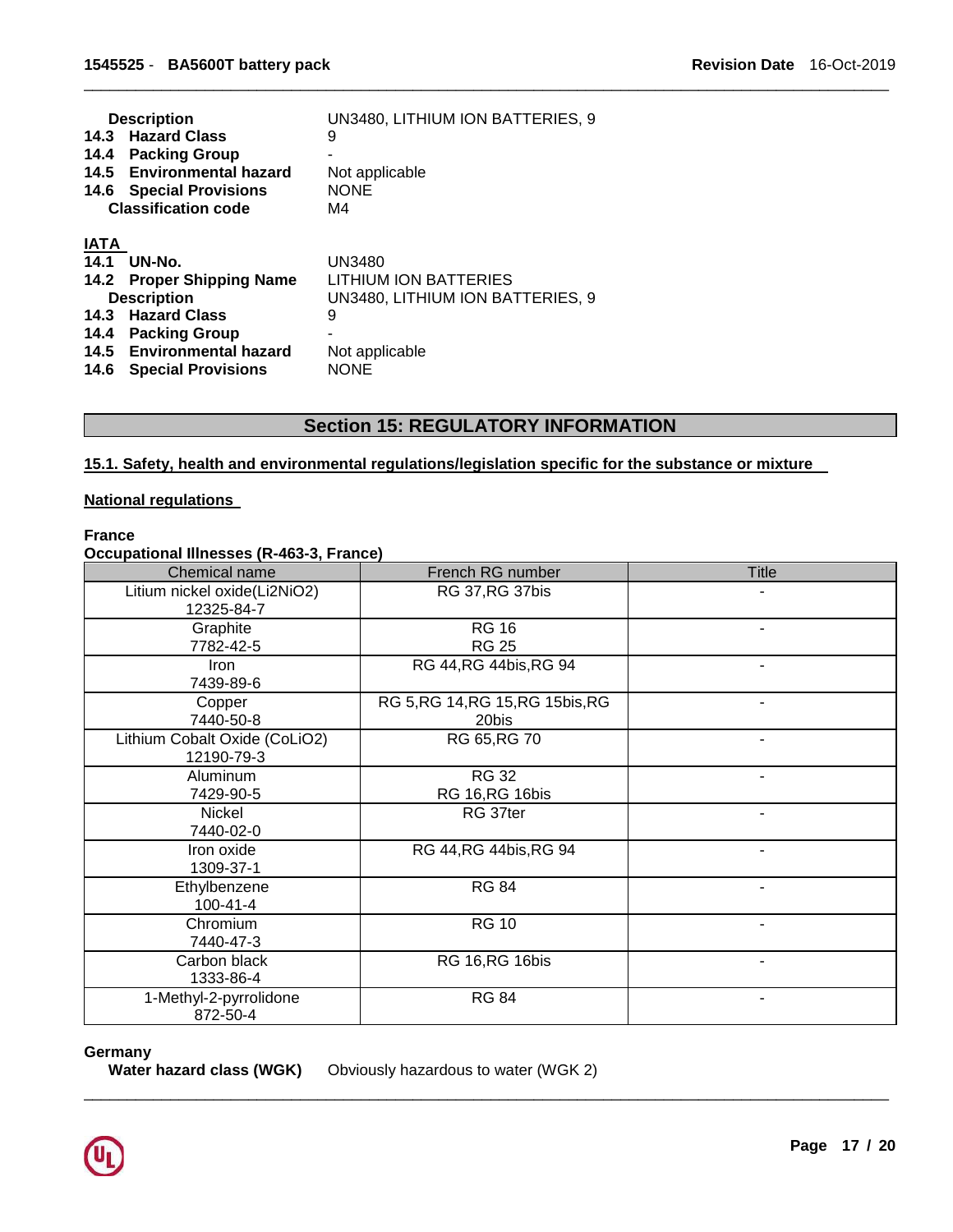#### **European Union**

Take note of Directive 98/24/EC on the protection of the health and safety of workers from the risks related to chemical agents at work .

\_\_\_\_\_\_\_\_\_\_\_\_\_\_\_\_\_\_\_\_\_\_\_\_\_\_\_\_\_\_\_\_\_\_\_\_\_\_\_\_\_\_\_\_\_\_\_\_\_\_\_\_\_\_\_\_\_\_\_\_\_\_\_\_\_\_\_\_\_\_\_\_\_\_\_\_\_\_\_\_\_\_\_\_\_\_\_\_\_\_\_\_\_

#### **Authorizations and/or restrictions on use:**

This product contains one or more substance(s) subject to restriction (Regulation (EC) No. 1907/2006 (REACH), Annex XVII).

| Chemical name                                | Restricted substance per REACH<br>Annex XVII                                                 | Substance subject to authorization per<br><b>REACH Annex XIV</b> |
|----------------------------------------------|----------------------------------------------------------------------------------------------|------------------------------------------------------------------|
| Litium nickel oxide(Li2NiO2) -<br>12325-84-7 | Use restricted. See item 27.                                                                 |                                                                  |
| Nickel - 7440-02-0                           | Use restricted. See item 27.                                                                 |                                                                  |
| 1-Methyl-2-pyrrolidone - 872-50-4            | Use restricted. See item 72.<br>Use restricted. See item 30.<br>Use restricted. See item 71. |                                                                  |

#### **Persistent Organic Pollutants**

Not applicable.

#### **Dangerous substance category per Seveso Directive (2012/18/EU)**

E1 - Hazardous to the Aquatic Environment in Category Acute 1 or Chronic

#### **Named dangerous substances per Seveso Directive (2012/18/EU)**

| Chemical name                  | Lower-tier requirements (tons) | Upper-tier requirements (tons) |
|--------------------------------|--------------------------------|--------------------------------|
| Litium nickel oxide(Li2NiO2) - |                                |                                |
| 12325-84-7                     |                                |                                |
| Nickel - 7440-02-0             |                                |                                |

#### **Ozone-depleting substances (ODS) regulation (EC) 1005/2009**

Not applicable.

#### **International Inventories**

| <b>TSCA</b>          | Contact supplier for inventory compliance status. |
|----------------------|---------------------------------------------------|
| <b>DSL/NDSL</b>      | Contact supplier for inventory compliance status. |
| <b>EINECS/ELINCS</b> | Contact supplier for inventory compliance status. |
| <b>ENCS</b>          | Contact supplier for inventory compliance status. |
| <b>IECSC</b>         | Contact supplier for inventory compliance status. |
| <b>KECL</b>          | Contact supplier for inventory compliance status. |
| <b>PICCS</b>         | Contact supplier for inventory compliance status. |
| <b>AICS</b>          | Contact supplier for inventory compliance status. |

**Legend** 

**TSCA** - United States Toxic Substances Control Act Section 8(b) Inventory

**DSL/NDSL** - Canadian Domestic Substances List/Non-Domestic Substances List

 **EINECS/ELINCS** - European Inventory of Existing Chemical Substances/European List of Notified Chemical **Substances** 

- **ENCS**  Japan Existing and New Chemical Substances
- **IECSC**  China Inventory of Existing Chemical Substances
- **KECL**  Korean Existing and Evaluated Chemical Substances
- **PICCS**  Philippines Inventory of Chemicals and Chemical Substances

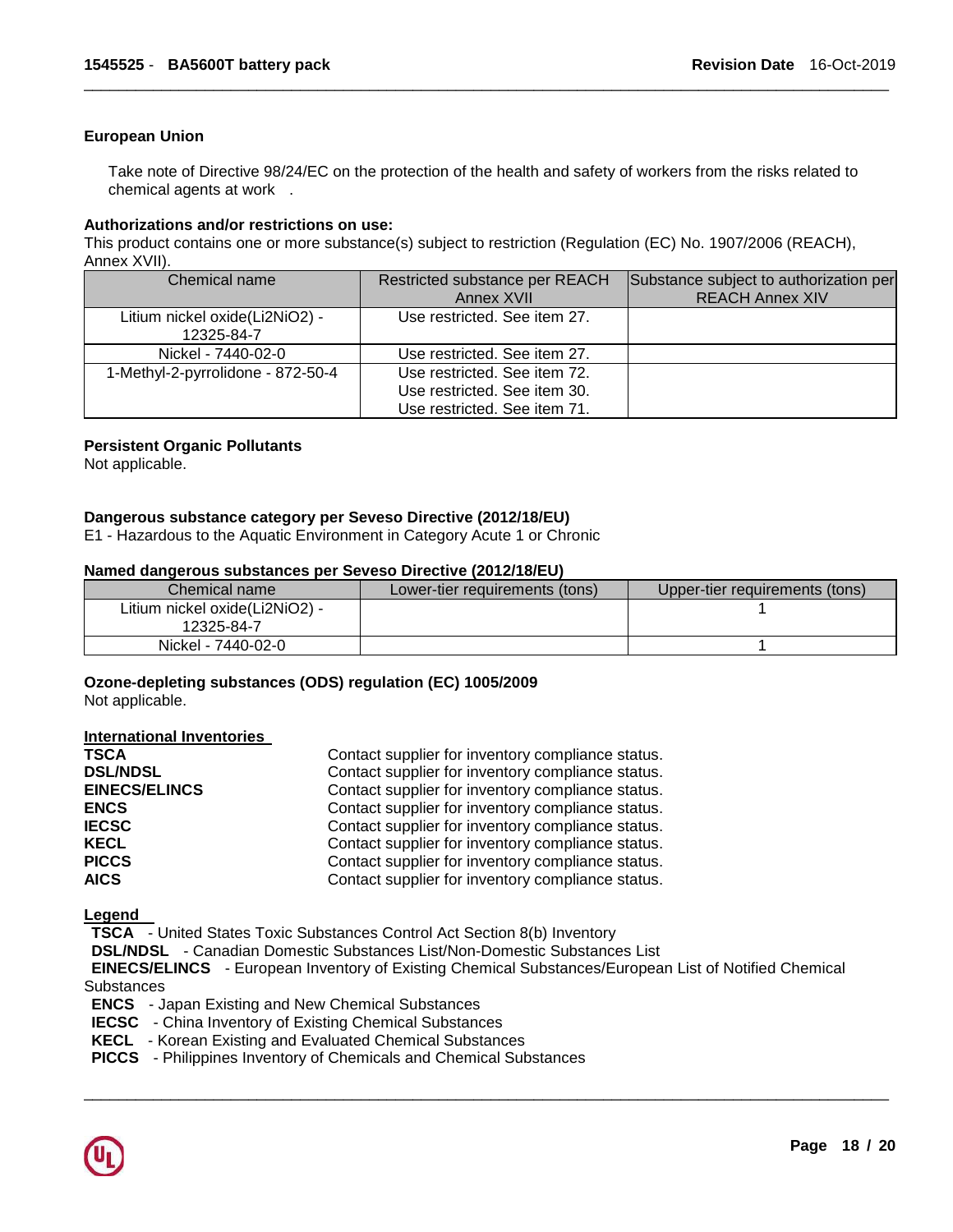#### **AICS** - Australian Inventory of Chemical Substances

# **15.2. Chemical safety assessment**

No information available.

# **Section 16: OTHER INFORMATION**

\_\_\_\_\_\_\_\_\_\_\_\_\_\_\_\_\_\_\_\_\_\_\_\_\_\_\_\_\_\_\_\_\_\_\_\_\_\_\_\_\_\_\_\_\_\_\_\_\_\_\_\_\_\_\_\_\_\_\_\_\_\_\_\_\_\_\_\_\_\_\_\_\_\_\_\_\_\_\_\_\_\_\_\_\_\_\_\_\_\_\_\_\_

#### **Key or legend to abbreviations and acronyms used in the safety data sheet**

#### **Full text of H-Statements referred to under section 3**

H225 - Highly flammable liquid and vapor

H302 - Harmful if swallowed

H304 - May be fatal if swallowed and enters airways

H311 - Toxic in contact with skin

H332 - Harmful if inhaled

H373 - May cause damage to organs through prolonged or repeated exposure

# **Legend**

SVHC: Substances of Very High Concern for Authorization:

# **Section 8: EXPOSURE CONTROLS/PERSONAL PROTECTION**

| TWA                   | TWA (time-weighted average)                                                              |                            | <b>STEL</b> | STEL (Short Term Exposure Limit)                                                                    |
|-----------------------|------------------------------------------------------------------------------------------|----------------------------|-------------|-----------------------------------------------------------------------------------------------------|
| Ceiling               | Maximum limit value                                                                      |                            |             | Skin designation                                                                                    |
|                       | Key literature references and sources for data used to compile the SDS                   |                            |             |                                                                                                     |
|                       | Agency for Toxic Substances and Disease Registry (ATSDR)                                 |                            |             |                                                                                                     |
|                       | U.S. Environmental Protection Agency ChemView Database                                   |                            |             |                                                                                                     |
|                       | European Food Safety Authority (EFSA)                                                    |                            |             |                                                                                                     |
|                       | EPA (Environmental Protection Agency)                                                    |                            |             |                                                                                                     |
|                       | Acute Exposure Guideline Level(s) (AEGL(s))                                              |                            |             |                                                                                                     |
|                       | U.S. Environmental Protection Agency Federal Insecticide, Fungicide, and Rodenticide Act |                            |             |                                                                                                     |
|                       |                                                                                          |                            |             | Organization for Economic Co-operation and Development High Production Volume Chemicals Program     |
| Food Research Journal |                                                                                          |                            |             |                                                                                                     |
|                       | Hazardous Substance Database                                                             |                            |             |                                                                                                     |
|                       | International Uniform Chemical Information Database (IUCLID)                             |                            |             |                                                                                                     |
|                       | Japan GHS Classification                                                                 |                            |             |                                                                                                     |
|                       | Australia National Industrial Chemicals Notification and Assessment Scheme (NICNAS)      |                            |             |                                                                                                     |
|                       | NIOSH (National Institute for Occupational Safety and Health)                            |                            |             |                                                                                                     |
|                       | National Library of Medicine's ChemID Plus (NLM CIP)                                     |                            |             |                                                                                                     |
|                       | National Library of Medicine's PubMed database (NLM PUBMED)                              |                            |             |                                                                                                     |
|                       | National Toxicology Program (NTP)                                                        |                            |             |                                                                                                     |
|                       | New Zealand's Chemical Classification and Information Database (CCID)                    |                            |             |                                                                                                     |
|                       |                                                                                          |                            |             | Organization for Economic Co-operation and Development Environment, Health, and Safety Publications |
|                       | U.S. Environmental Protection Agency High Production Volume Chemicals                    |                            |             |                                                                                                     |
|                       | Organization for Economic Co-operation and Development Screening Information Data Set    |                            |             |                                                                                                     |
|                       | RTECS (Registry of Toxic Effects of Chemical Substances)                                 |                            |             |                                                                                                     |
|                       | <b>World Health Organization</b>                                                         |                            |             |                                                                                                     |
| <b>Prepared By</b>    |                                                                                          | <b>Product Stewardship</b> |             |                                                                                                     |
|                       |                                                                                          | 23 British American Blvd.  |             |                                                                                                     |
|                       |                                                                                          | Latham, NY 12110           |             |                                                                                                     |
|                       |                                                                                          | 1-800-572-6501             |             |                                                                                                     |